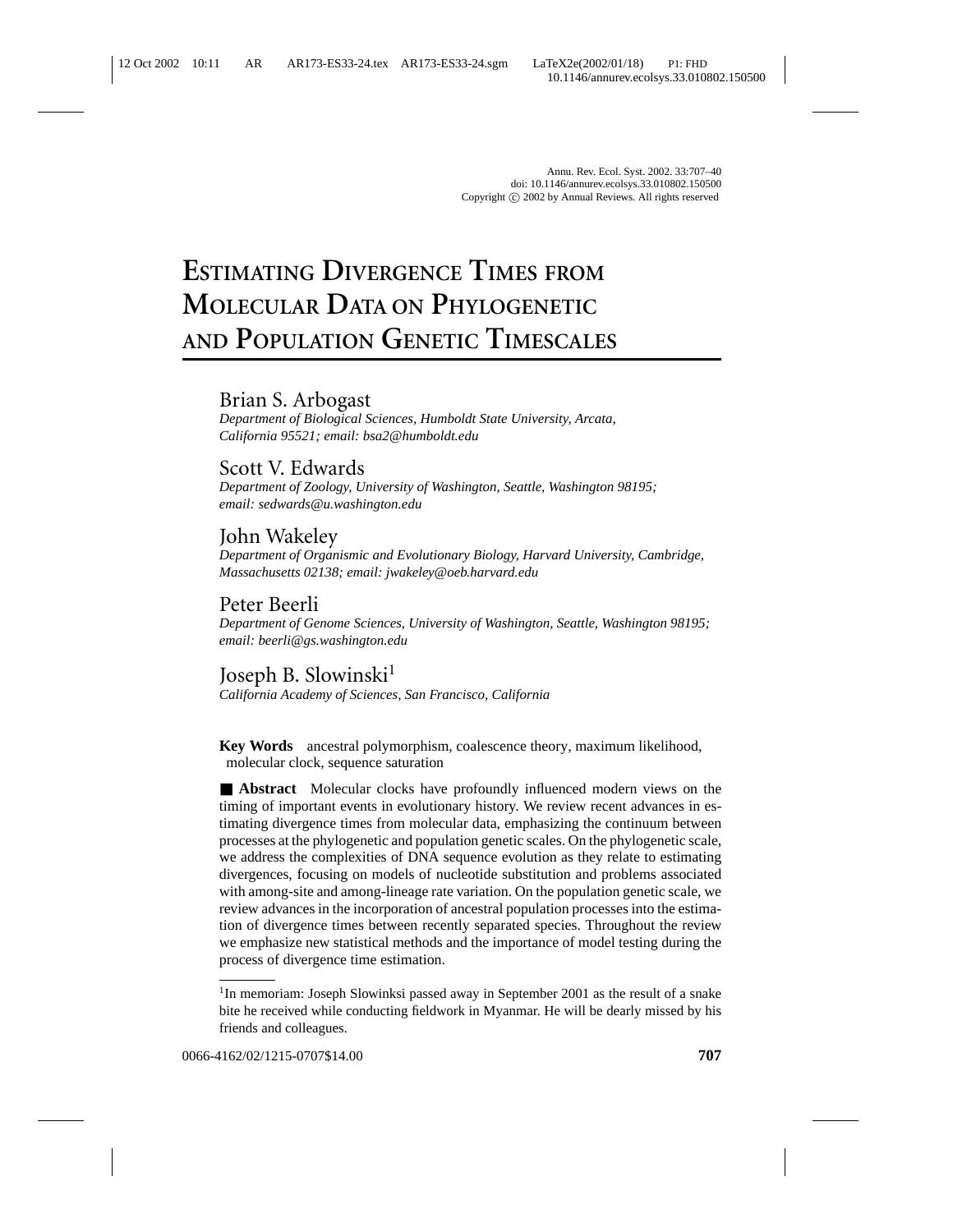#### **INTRODUCTION**

The molecular clock hypothesis, first advanced in the 1960s (Zuckerkandl  $\&$ Pauling 1965), remains one of the most influential concepts in modern evolutionary biology. This hypothesis proposes that genes and gene products evolve at rates that are roughly constant over time and across evolutionary lineages. The implications of this hypothesis are powerful; if genetic divergence accumulates in a relatively clocklike fashion, then time scales can be developed for important evolutionary events even in the absence of fossil evidence. This realization, along with dramatic technical advances in molecular and computational biology over the past two decades, has revolutionized the way researchers address temporal questions in evolutionary biology. Along with traditional (nonmolecular) methods, molecular genetic approaches are now a key part of the toolkit of researchers interested in reconstructing historical patterns of organismal diversification through space and time. Molecular clocks have profoundly influenced modern views on the timing of many important events in evolutionary history, including those related to human evolution and migration (Cann et al. 1987, Underhill et al. 2000, Ke et al. 2001), Pleistocene speciation (Bermingham et al. 1992, Klicka & Zink 1997), and historical radiations of major groups of plants and animals (Doolittle et al. 1996; Hedges et al. 1996, 2001; Wang et al. 1999). In turn, the ability to provide dates for diversification events permits estimates of absolute rates of adaptive radiation, ecological diversification, and a host of other exciting evolutionary topics (Givnish & Sytsma 1997, Schluter 2000).

Despite the impact of molecular clocks on evolutionary biology, there are a number of controversies surrounding their use (Swofford et al. 1996). One of the most fundamental debates concerns the degree to which rates across lineages, genes, and genomic regions are heterogeneous; such heterogeneity will almost always confound attempts to accurately estimate evolutionary dates of divergence. Early on, several "universal" molecular clocks (clocks that could be applied across a broad spectrum of taxa) were proposed. These included universal clocks for such clades as bacteria (Ochman & Wilson 1987) and for silent sites across the genome as a whole (Wilson et al. 1987). However, by far the most prominent of universal clocks has been the "mtDNA clock" (Brown et al. 1979, 1982), which holds that animal mtDNA evolves at a rate of  $\sim$ 2% sequence divergence per million years. Throughout the 1980s the validity of this clock was widely accepted. However, as comparative molecular data have accumulated over the past two decades, it has become clear that there is much more variation in the rate of mtDNA evolution across taxonomic groups (Vawter & Brown 1986) than originally thought. Investigation of other parts of the genome (i.e., nuclear genes) has also revealed considerable variation among lineages in the rate of molecular evolution. As a result, the idea of universal molecular clocks that can be applied across a broad range of taxa has been replaced by the notion of taxonomically "local" clocks that are useful primarily within the bounds of particular genes and closely related taxa (Swofford et al. 1996, Yoder & Yang 2000). The rationale behind local molecular clocks is based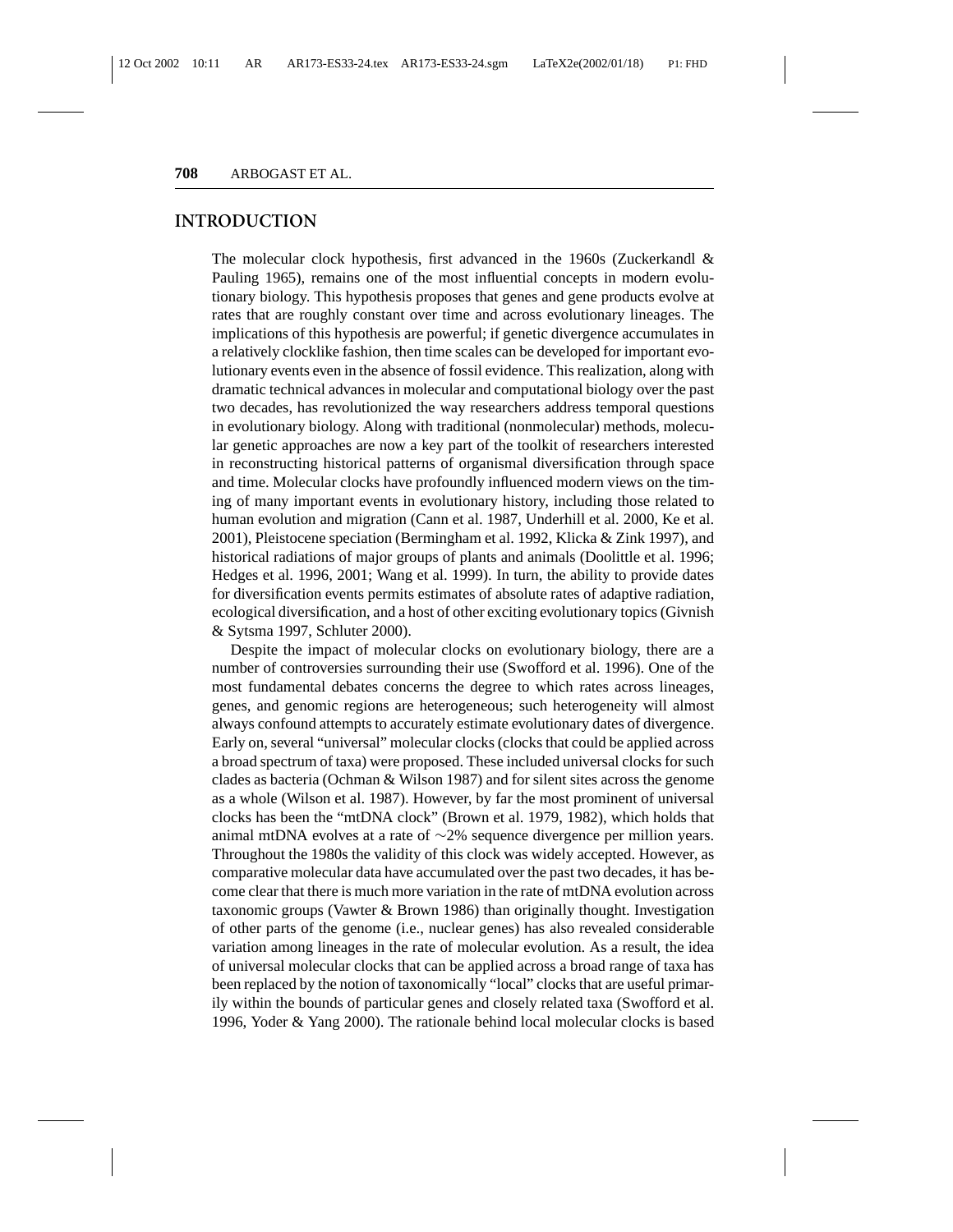on the premise that differences in population size, metabolic rate, generation time, and DNA repair efficiency are among the most likely sources of among-lineage rate heterogeneity (Martin & Palumbi 1993, Rand 1994), and because these parameters are likely to be similar in closely related species, such clades should experience similar rates of molecular evolution. Indeed, it has been proposed that the gradual divergence of these factors may be responsible for the gradual divergence of evolutionary rates among evolutionary lineages (Thorne et al. 1998). A related concept, which could be called a genomically local clock, is based on the idea that differences in number of meiotic replications and DNA repair efficiency in different regions of the genome can result in markedly different rates of molecular evolution for different chromosomes, gene families, or genomic subcompartments (Hurst & Ellegren 1998, Ellegren 2000).

The difference in rate of molecular evolution among lineages is only one of the potential problems faced by the evolutionary biologist interested in using molecular clocks to date divergence events. All molecular clocks must be calibrated using independent evidence, such as dates of speciation events inferred from the fossil record or dates estimated for particular biogeographic events. In each case, these dates are best estimates based on the available data and can be subject to different interpretations. Thus, the calibration point(s) used to establish a given molecular clock may be a source of considerable error (Hillis et al. 1996). This problem is compounded by the fact that often only a single calibration point is used. In addition, the very nature of DNA substitution, which is most often viewed as a Poisson process, makes it difficult to estimate dates of divergence with the degree of precision required to adequately address many temporal questions. For example, Hillis et al. (1996) showed that even under idealized conditions, the 95% confidence limits for dates estimated via a molecular clock are quite large, and for natural populations we would expect them to be much larger. Thus, inherent in the exercise of estimating dates of divergence from molecular data are a variety of potential pitfalls. Still, with the advent of sophisticated methods for handling complex models of nucleotide substitution, among-lineage rate heterogeneity, and population genetic processes, molecular clocks are likely to continue to be important tools in evolutionary biology.

A number of recent developments make this review timely. First, new and more complex models of nucleotide substitution now dominate phylogenetic analyses, and likelihood and Bayesian methods have emerged as powerful tools that significantly broaden our ability to estimate divergence times from molecular data. Second, we hope to re-emphasize the tight link between systematics and population genetics, two fields that traditionally are treated as separate (Felsenstein 1988). For example, although saturation is generally viewed as a phenomenon affecting only ancient divergences, the complex models of substitution now available show that it can compromise estimation even when genetic divergence between lineages is relatively small. Likewise, recent studies have shown that ancestral population processes, which are generally thought to affect estimates of divergence times only for very recently separated species, can impact estimates of divergence time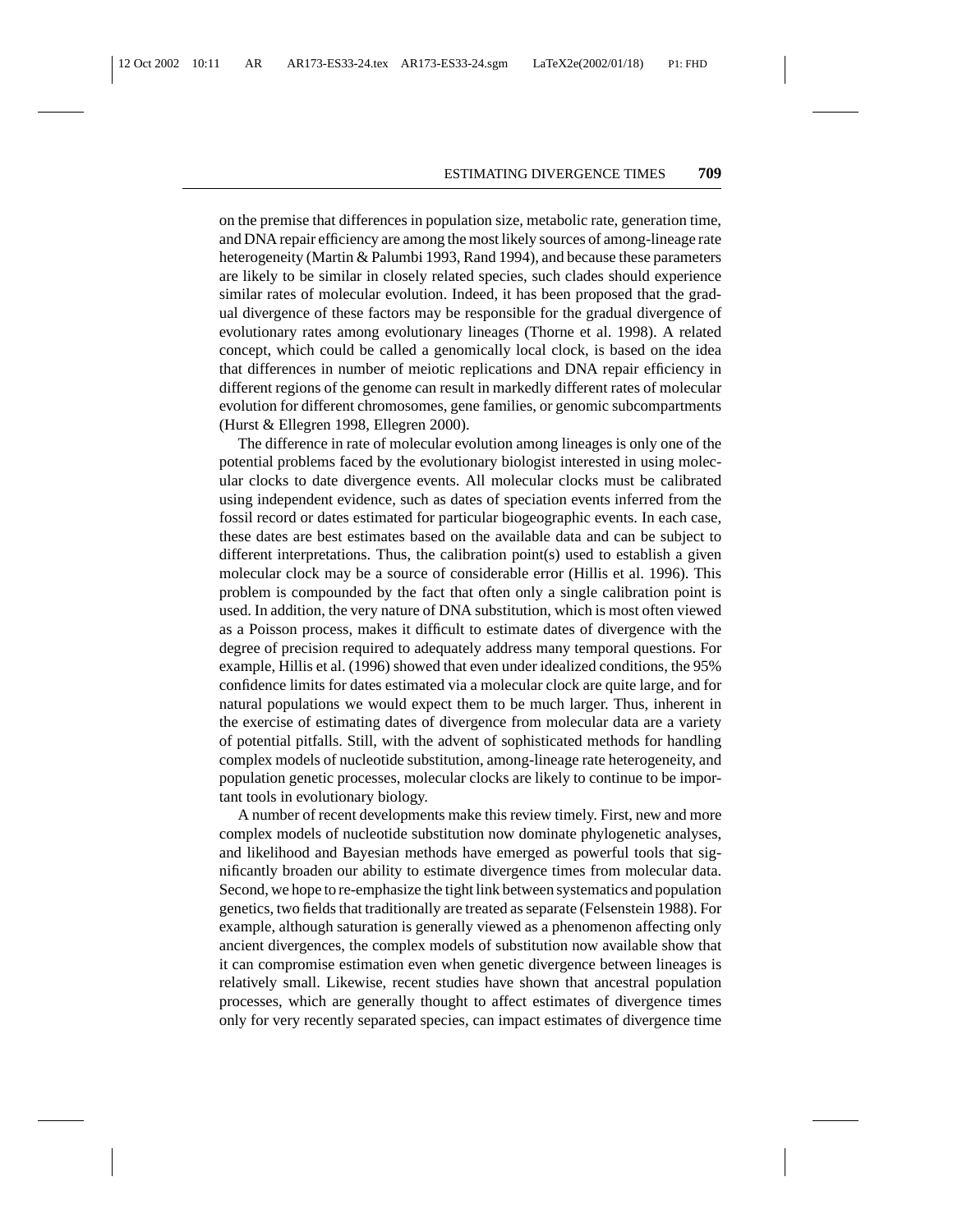even for species that diverged several million years ago, depending on the size and structure of the ancestral species. Thus, in many cases researchers will need to address both phylogenetic and population genetics issues when estimating dates of divergence. Our review is therefore structured such that it moves from the phylogenetic to the population genetic time scale. We first discuss the complexities of DNA sequence evolution as they relate to estimating ancient divergences and outline recent methods to test for a molecular clock. We then move on to divergence time estimation between recently separated species, emphasizing the incorporation of ancestral population processes, and conclude with a look at problems for the future. Throughout the review we emphasize new statistical methods and the importance of model testing during the process of divergence time estimation.

#### **ANCIENT DIVERGENCES**

### **The Problem of Sequence Saturation**

One of the major challenges to estimating rates of molecular evolution and dates of divergence is obtaining reliable estimates of the actual number of substitutions that have occurred in each gene lineage since they diverged from a common ancestor. Because the actual number of substitutions includes both the observed number plus those now masked because of saturation (multiple substitutions at single sites), this requires the use of an appropriate model of nucleotide evolution. If no such model is used, then the estimated rate of molecular evolution is based solely on the observed number of substitutions. That is, the rate of molecular evolution is equated with the observed proportional amount of sequence divergence (*d*) between two sequences divided by the amount of time (*t*) since they diverged. This is problematic because *d*/*t* decreases over time by virtue of saturation at the sequence level. Whereas*t* can increase linearly to infinity, the number of observed substitutions plateaus as more and more substitutions become superimposed over previous ones. The curvilinear relationship between *d* and *t* has long been recognized (Brown et al. 1979, 1982). It has traditionally been viewed as a problem only when relatively ancient divergence events are the subject of investigation, but this is not necessarily the case. When variation in the rate of substitution among nucleotide sites is high, this can have a pronounced effect on estimates of substitution rates and dates of divergence, even when the divergences in question are relatively recent.

**MODELS OF NUCLEOTIDE SUBSTITUTION** A wide variety of models have been developed to describe the process of DNA nucleotide substitution. These models differ in the number and types of parameters that are free to vary. Common model parameters include the number of substitution types or classes, the frequencies of the four nucleotide bases, and variation in the rate of substitution among nucleotide sites. The most general model of nucleotide substitution usually considered is known as the general time-reversible (GTR) model (Rodriguez et al. 1990). Most other models of nucleotide substitutions are simply special cases of the GTR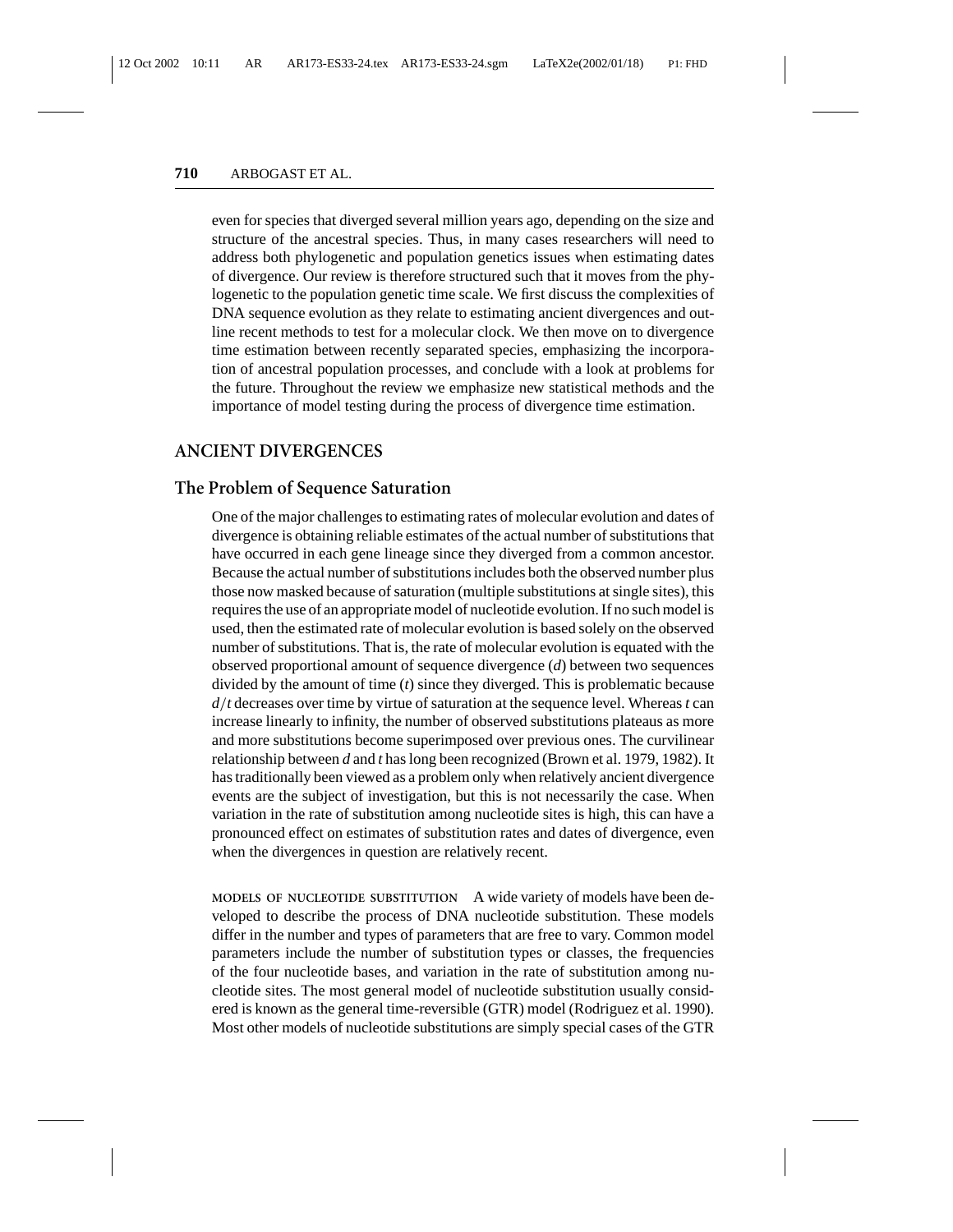model, wherein fewer parameters are free to vary (Swofford et al. 1996, Posada & Crandall 1998). For each given data set there thus exists a series of nested models that one can choose from when estimating branch lengths of phylogenetic trees or values of sequence divergence between pairs of taxa. Some of these models are likely to fit a given DNA data set well, whereas others will fit the data set poorly. The likelihood ratio test (LRT) is a widely accepted method for testing the goodness of fit of competing nested models to empirical DNA data sets. The test statistic for the LRT is  $-2\log \Lambda$ , where

#### $\Lambda$  = max  $[L_0(Null \text{ \textit{Model} } | \text{ \textit{Data}})]$ / max  $[L_1(A \text{ \textit{Iternative} \text{ \textit{Model} } | \text{ \textit{Data}})]$ ,

 $L_0$  is the likelihood under the null hypothesis (the simpler of the two models being compared), and  $L_1$  is the likelihood under the alternative model (which is the more complex, or parameter-rich model). When the models being compared are nested (which is the case if they are being evaluated in relation to the same phylogenetic tree), the test statistic will be asymptotically distributed as a  $\chi^2$  with the degrees of freedom equal to the difference in the number of free parameters between the two models. The computer program MODELTEST (Posada & Crandall 1998), which works in conjunction with the computer program PAUP<sup>∗</sup> (Swofford 1998), makes comparing the fit of competing models with LRTs relatively straightforward and easy. Although the use of LRTs is well represented in the phylogenetic literature (Posada & Crandall 2001), various other approaches to model selection are also available. For example, both the Akaike information criterion (Akaike 1974) (AIC) and the Bayesian information criterion (Schwartz 1978) (BIC) can be used to evaluate competing models of molecular evolution (Morozov et al. 2000). The AIC, which does not require that models be nested, penalizes an increase in the number of parameters if the addition of each new parameter does not increase the likelihood by at least one unit of log-likelihood. The BIC provides an approximate solution to the Bayes factor, and, like the AIC, can be used on either nested or nonnested models [For detailed comparisons of these three methods, see Morozov et al. (2000) and Posada & Crandall (2001).] The null distribution for the test statistic can also be generated via a parametric bootstrapping approach, such as Monte Carlo simulation (Goldman 1993, Huelsenbeck & Rannala 1997).

Although the methods outlined above are designed to provide an objective criterion for choosing among competing models, several concerns have been raised regarding model selection. For example, Posada & Crandall (2001) found that in some cases the model selection process could be influenced by both the order in which models are tested and the complexity of the initial model in the sequence of LRTs. A second concern is the adequacy of existing of molecular evolution. Because sequence evolution is so complex, even the most complex models may do a poor job of capturing this process (Sanderson & Kim 2000). Just because a model provides a significantly better fit to the data than do other competing models, this does not mean that the model provides an accurate description of the substitution process underlying the studied sequences (it may simply be the best model of the relatively small subset of all possible models being evaluated).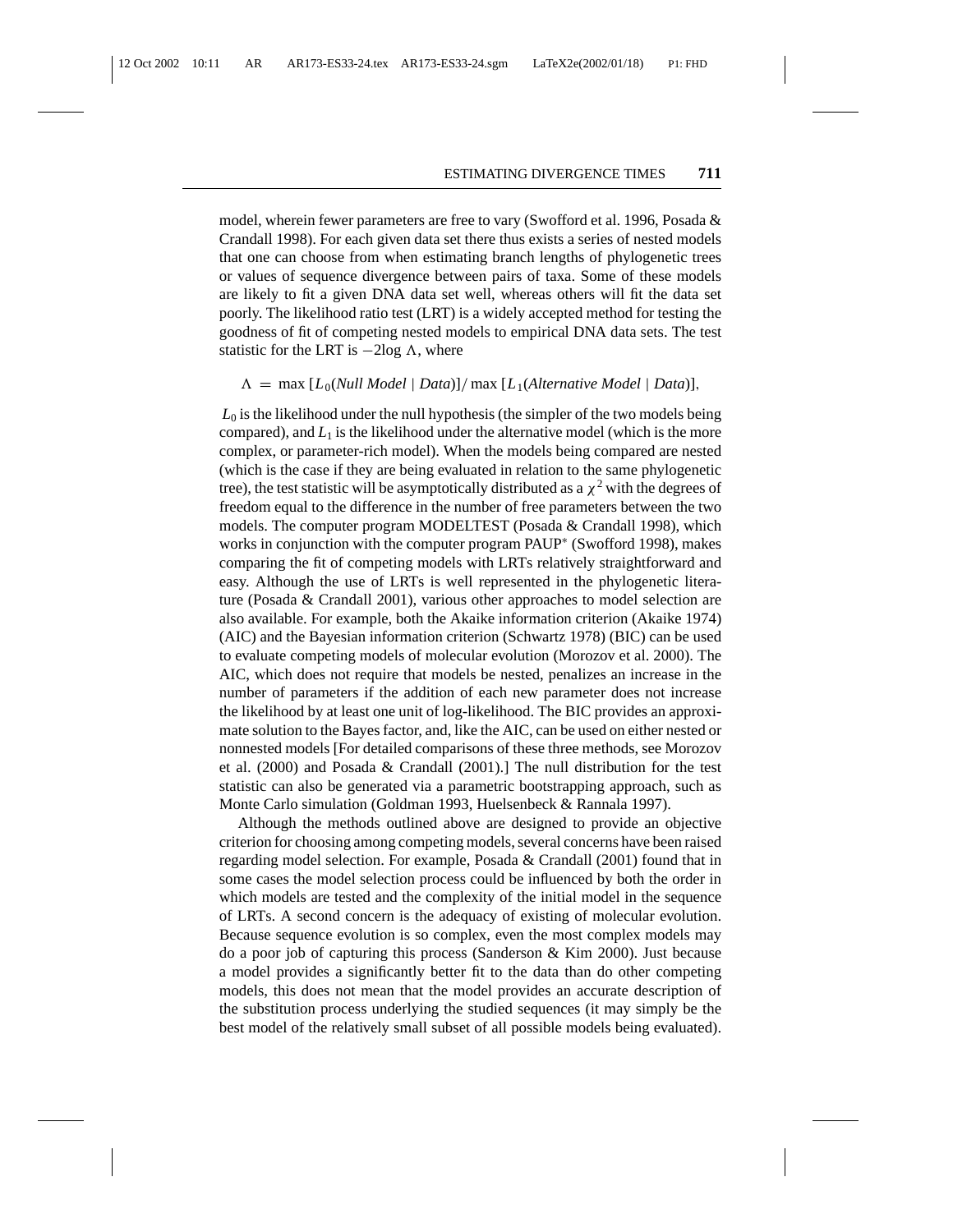Furthermore, although models more complex than the GTR model are probably always in operation, in some cases we may not have enough sequence data to reject simpler models (Sanderson & Kim 2000). However, Sullivan & Swofford (2001) argued that "perfect models are not necessarily a prerequisite for reliable statistical inference," and that though it is important to incorporate certain features of molecular evolution into models, these features need not be modeled perfectly in order for approaches such as maximum likelihood to be robust.

Although a large number of models of nucleotide evolution have been developed over the past several decades, traditionally these models have not included a parameter corresponding to variation in the rate of substitution among different nucleotide sites or "among-site rate variation." Recently, however, this parameter has become the subject of considerable interest in phylogenetic inference (Yang 1993, 1994; Gaut & Lewis 1995; Sullivan et al. 1996) and in the estimation of branch lengths, evolutionary rates, and divergence times (Arbogast & Slowinski 1998, Buckley et al. 2001). One way that among-site rate variation has been incorporated into existing models of nucleotide substitution is through the use of a gamma distribution (Uzzell & Corbin 1971, Yang 1994). In this context, the gamma distribution has a shape parameter,  $\alpha$ , that is inversely proportional to the amount of among-site rate heterogeneity present in the data (the equal-rates condition, i.e., no among-site rate variation, is a special case of this gamma distribution wherein  $\alpha$  = infinity). Empirical estimates of  $\alpha$  suggest that among-site rate variation can be substantial, i.e., α < 1 (Arbogast & Slowinski 1998, Baldwin & Sanderson 1998). In practical terms, a low value of  $\alpha$  means that for a given set of sequence data, a relatively small proportion of the sites are experiencing the overwhelming majority of substitutions; see Swofford et al. (1996) for a graphical depiction of different values of  $\alpha$ .

**AMONG-SITE RATE VARIATION AND ESTIMATES OF DIVERGENCE TIMES** What are the implications of high-levels of among-site rate variation in DNA sequences with regard to estimating substitution rates and dating evolutionary events? Recent studies have shown that failure to address among-site rate variation may lead to substantial underestimates of branch lengths and the rate of substitution (Yang et al. 1994, Arbogast & Slowinski 1998, Slowinski & Arbogast 1999, Buckley et al. 2001). This underestimation is due to the fact that when most nucleotide substitutions are occurring at relatively few nucleotide sites, rather than being more evenly distributed across all sites, the number of unobserved (superimposed) substitutions will be underestimated. As a result, the true number of substitutions that have occurred since the divergence of two lineages will be underestimated. What is not widely appreciated is that this phenomenom can lead to large underestimates of branch lengths even when the observed amount of divergence between two sequences is small. For example, if two sequences differ at 10% of the nucleotide sites being compared, and if all sites have an equal probability of undergoing a subsequent substitution (i.e., if  $\alpha$  really equals infinity), then the probability of the next substitution masking a previous substitution is relatively small (∼0.1). If,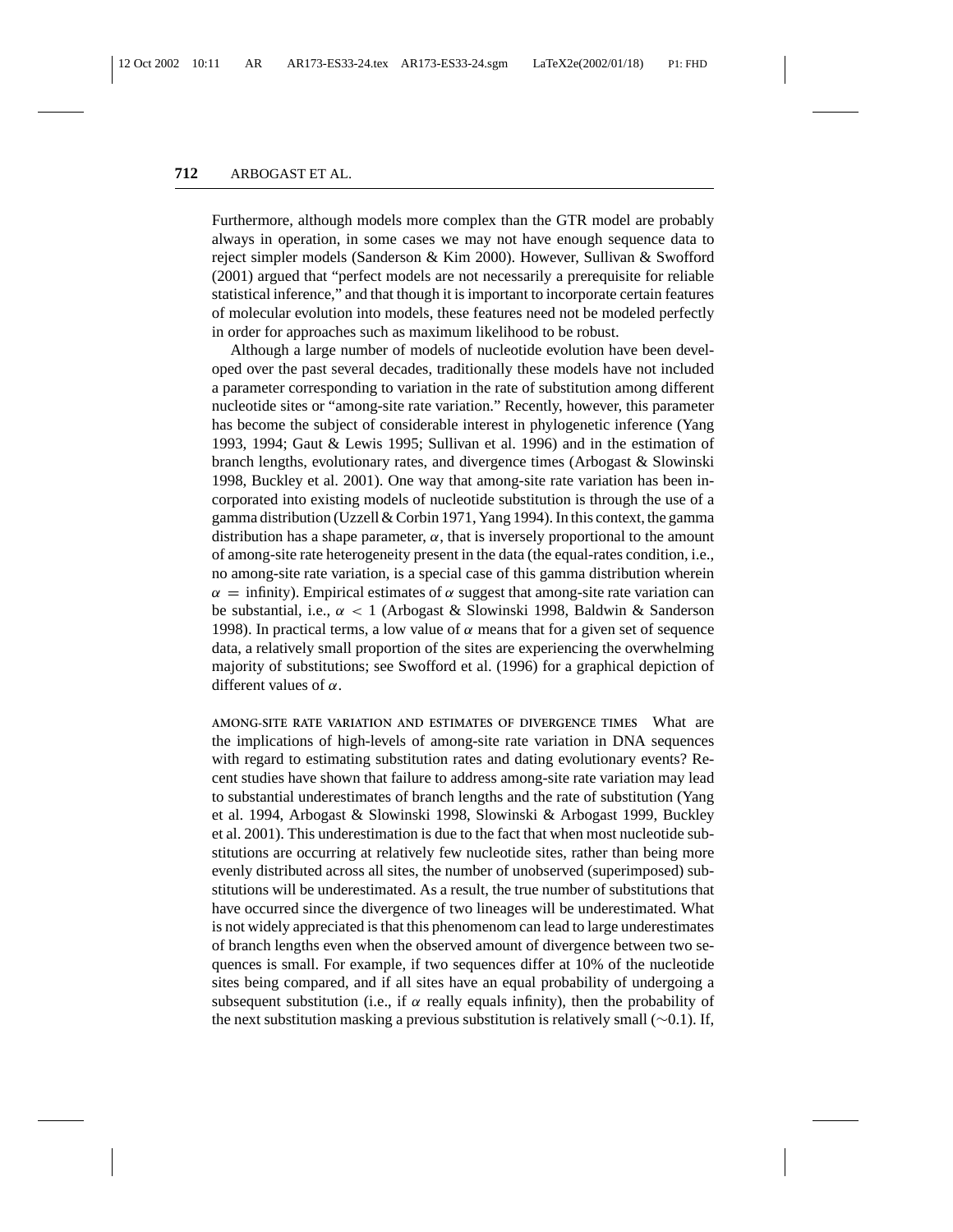however, substitution rates are highly skewed (i.e., if  $\alpha$  is small) such that only 10% of the nucleotide sites are responsible for most of the substitutions, then the probability of the next substitution being superimposed over a previous substitution is close to 1! Thus, while it is true that saturation will become increasingly more common as time of divergence increases, this does not mean that saturation cannot be substantial even when time of divergence is small. As such, researchers should be especially concerned about among-site rate variation when attempting to estimate evolutionary dates, regardless of the time frame under consideration.

To illustrate the influence that among-site rate variation can have on estimates of rates of substitution and dates of divergence, it is useful to revisit the mtDNA clock. Originally based on the divergence of chimpanzees and humans, dated at  $\sim$ 5 million years (My) before present (B.P.), this clock proposes that mtDNA diverges at a constant rate of ∼2% per My (equivalent to a substitution rate of 0.01 nucleotide substitutions per site per lineage per My) (Brown et al. 1979, 1982). However, the relatively simple models (i.e., Jukes & Cantor 1969) used to estimate sequence divergence between chimpanzees and humans in the derivation of the 2% per My mtDNA clock do not address the high levels of among-site rate variation typically found in mtDNA sequences. What affect does this have on estimating the rate of mtDNA evolution and for estimating dates of divergence? Arbogast & Slowinski (1998) investigated this question by using maximum likelihood to infer a phylogeny of the great apes based on complete mtDNA cytochrome *b* sequences and then used LRTs to evaluate which of six increasingly complex models of molecular evolution provided the best fit to the sequence data. The LRTs revealed two important trends: (*a*) Incorporating unequal base frequencies and increasing the number of categories into which substitution rates are partitioned significantly improved the fit of the models to the data, but only to a point; and (*b*) when a gamma distribution was added to a model to address among-site rate heterogeneity, the fit of the model was improved in every case. Overall, the gamma-HKY85 model (Hasegawa et al. 1985) provided the best fit to the cytochrome *b* data with the fewest parameters. For each gamma model, the estimated value of  $\alpha$  was quite low, indicating a high level of among-site rate heterogeneity in the sequences. The poorer fits of the nongamma models suggest that such heterogeneity cannot be addressed simply by increasing the number of rate categories into which the data are partitioned. Based on the best-fit gamma-HKY85 model and the same calibration point used in the 2% per My mtDNA clock (5 My B.P.), the estimated rate of substitution for the cytochrome *b* gene was 0.0259 nucleotide substitutions per site per lineage per My (Figure 1). This estimate is ∼2.6 times greater than the substitution rate proposed by the 2% per My mtDNA clock. A reanalysis of the rate of mtDNA substitution in birds produced a similar estimate (Arbogast  $\&$ Slowinski 1998).

Because it underestimates the actual rate of substitution, use of the 2% per My mtDNA clock will, even in the ideal case where there is no variation in the rate of molecular evolution among lineages, produce reasonable estimates for dates of divergence only around the calibration point (Figure 1). As actual dates of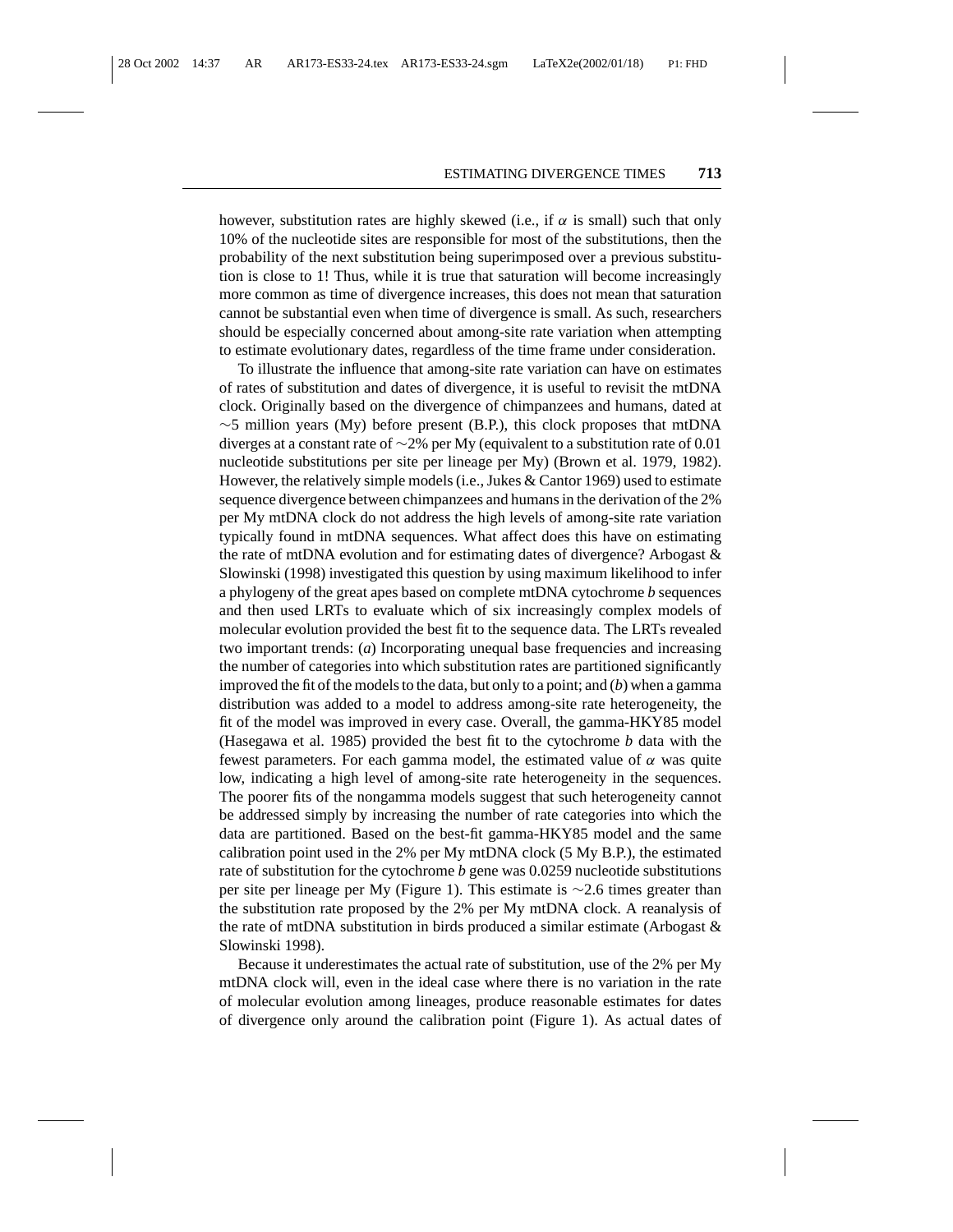divergence become more and more recent, use of this clock will produce increasingly large overestimates of actual dates; similarly, as actual dates of divergence become more and more ancient, use of this clock will lead to increasingly large underestimates of the actual dates. This bias toward the calibration point is illustrated in Figure 1. In all cases, the rate at which the observable number of substitutions accumulates will decrease over time owing to saturation (red curves). In the original calibration of the 2% per My mtDNA clock, saturation was considered to have little impact prior to the calibration point of 5 My B.P. (Figure 1*A*). In contrast, the gamma-HKY85 model (Figure 1*B*; green line) suggests that the true rate of substitution in the mtDNA sequences is much higher but also that saturation begins much sooner. Superimposing the line representing the 2% per My clock (Figure 1*A*; blue line) over the curve representing the manner in which observed sequence divergence is predicted to accumulate under the gamma-HKY85 model (Figure 1*B*; red line) reveals that use of undercorrected distances (or branch lengths) will lead to estimated dates of divergence that are biased toward the calibration point (Figure 1*C*). This type of phenomenon is expected to occur anytime that measures of genetic divergence are undercorrected for saturation.

The above example illustrates a major pitfall that can arise when estimating rates of molecular evolution and dates of divergence. Because traditional models of molecular evolution fail to capture the highly skewed manner in which substitution rates are often distributed among different nucleotide sites, even within particular rate classes, they may often provide poor fits to DNA sequence data. As a result, the effects of saturation will be underestimated, and use of such models is likely to lead to poor estimates of substitution parameters, evolutionary rates, and evolutionary dates. By extension, the use of inadequate models also can lead to spurious correlations between the rate of molecular evolution and life history parameters (Slowinski & Arbogast 1999). Addressing these problems requires that all of the genetic divergences or branch lengths involved in a given analysis (i.e., those upon which the rate of substitution, or "clock," is based and those for which dates are being estimated) be adequately corrected for the effects of saturation. Only then can one hope to remove the potentially confounding effects of saturation on estimates of rates of substitution and dates of divergence.

### **TESTING FOR A MOLECULAR CLOCK**

Like saturation, among-lineage rate heterogeneity will tend to be more problematic when dealing with ancient as opposed to recent divergences. However, regardless of the age of the divergence, there is no a priori way to know whether all of the lineages under consideration have similar rates of molecular evolution. Therefore, some methodology is required to test whether this is the case. The maximum likelihood framework and LRT method described above is one approach that can be used to evaluate whether the sequences of the taxa under consideration are evolving according to a molecular clock (i.e., to test if there are significant rate differences among the lineages). This consists of conducting an LRT (under the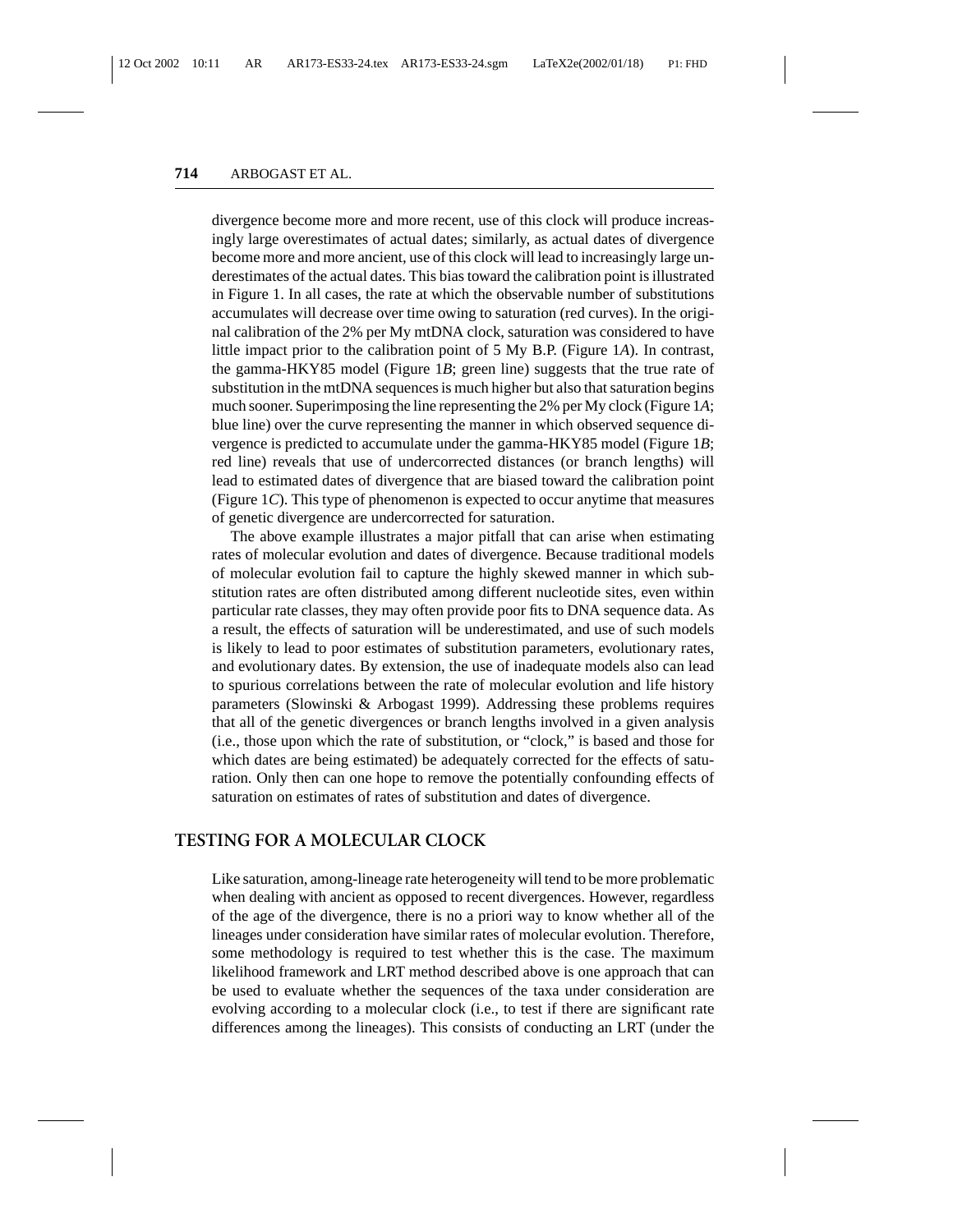model determined to provide the best-fit to the data) with and without a molecular clock enforced (Huelsenbeck & Rannala 1997). The degrees of freedom for the LRT of the molecular clock are equal to the number of taxa minus two. If there is no significant difference between the model with and without the molecular clock enforced, then a molecular clock cannot be rejected. As a result, it would be reasonable to conclude that rates of molecular evolution among the taxa in question do not differ significantly from one another. In some cases, it may also be useful to conduct relative rate tests (Figure 2*a*) to test for rate differences among lineages (see Li 1997). However, these tests are typically conducted in a pairwise fashion, and as such they would seem less desirable than the tree-based approach made possible by the use of LRTs. In the following section we discuss methods of estimating divergence times when a molecular clock is rejected (i.e., when the lineages of interest exhibit disparate rates of molecular evolution).

### **Estimating Divergence Times in the Presence of Among-Lineage Rate Heterogeneity**

Attempts to estimate divergence times are obviously simpler when the taxa in question share a similar rate of molecular evolution. However, in the real world researchers may often be faced with rate variation among lineages. A number of promising methods have emerged in recent years to deal with this problem.

**METHODS THAT REMOVE NONCLOCK-LIKE SUBSETS OF THE DATA** Several recent methods for estimating divergence times do so only after the nonclock-like subsets of the data are removed. These include the linearized tree method (Takezaki et al. 1995) and the quartet method (Cooper & Penny 1997). The linearized tree method, or "two cluster" method, first tests for deviations from a molecular clock of various lineages in a phylogenetic tree. It does so by calculating a statistic  $\delta$ , which is the difference in average branch length of all lineages on one of two sides of a node in a tree compared with all lineages on the other side of that node. The variance on  $\delta$  is used to estimate its statistical significance via a Z-score. This method has been used in a variety of contexts, including avian biogeography (Voelker 1999), molecular evolution (Edwards et al. 1997), and mammalian (Takezaki et al. 1995, Hedges et al. 1996) and metazoan (Wang et al. 1999) diversification to determine which lineages deviate from a molecular clock. Takezaki et al. (1995) then propose to eliminate those lineages that are evolving at rates significantly higher or lower than the average rate across the tree to thereby produce a "linearized" tree that only includes taxa with approximately equal rates of molecular evolution. Dates of divergence of these taxa can then be estimated using ultrametric methods of tree-building, such as UPGMA (Takezaki et al. 1995).

Another method that involves elimination of lineages not conforming to a local clock of the taxa in question is the quartet method introduced by Cooper & Penny (1997). This method first identifies pairs of taxa that have good fossil data with which to calibrate absolute rates of molecular evolution between the pair. These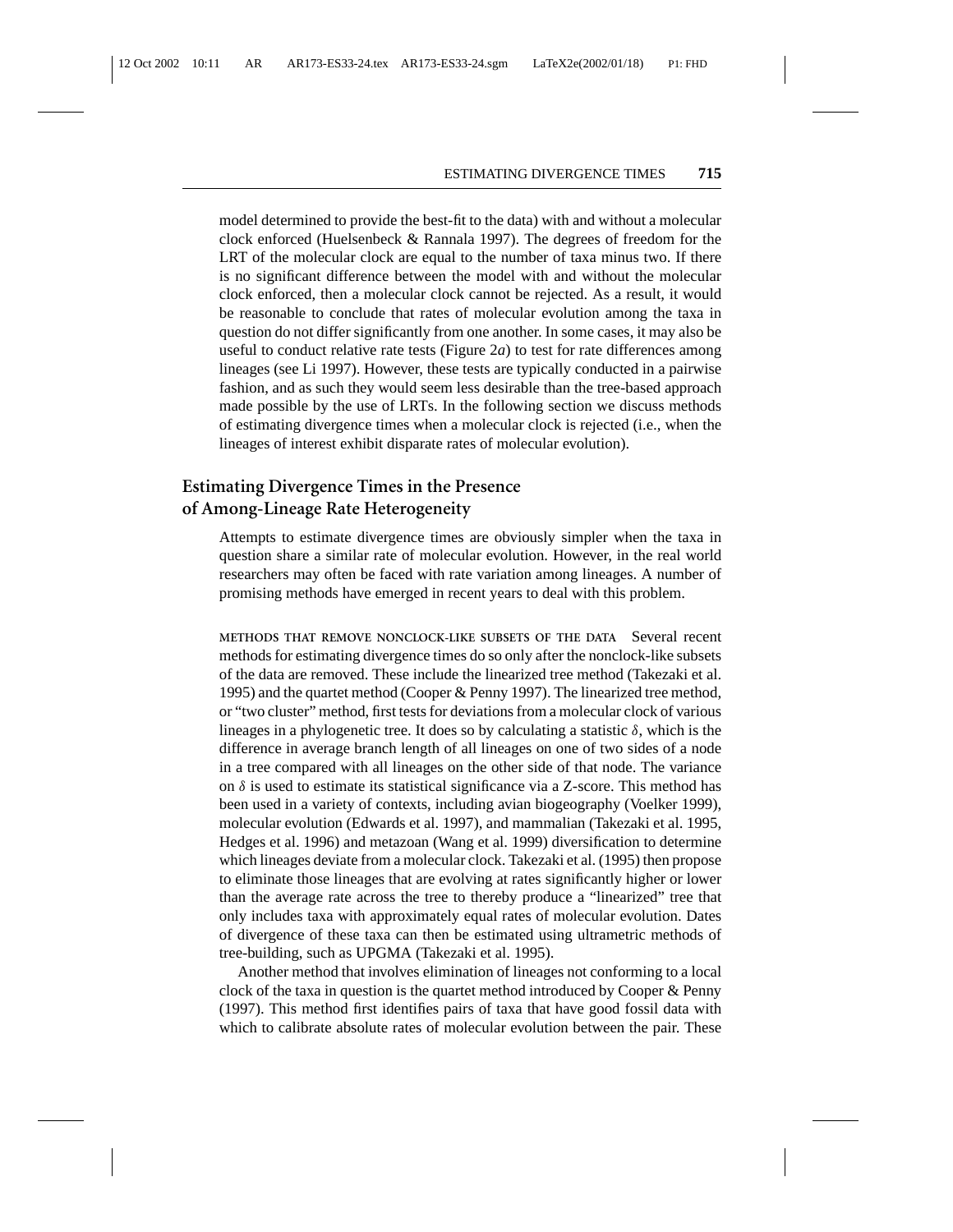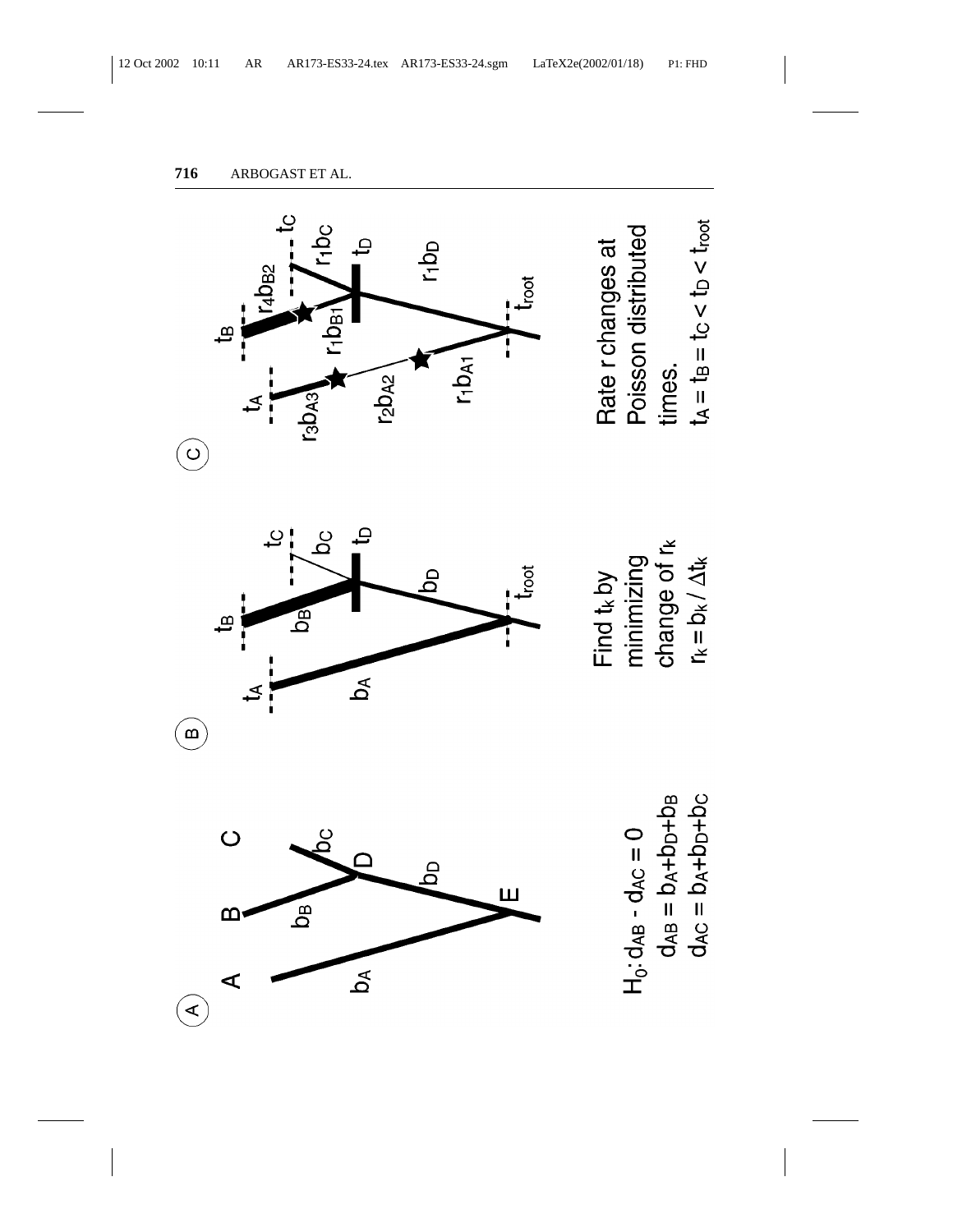pairs can in turn be assembled into quartets consisting of two pairs of taxa, each of which has a known fossil date of divergence. As long as the pairs are independent and do not subsume any common branches in the tree, their phylogeny is essentially known. The average rate between these pairs is then used to estimate the date of the common ancestor of these two pairs. The variance of the estimate can be reduced by combining information from different quartets that derive from the same common ancestral node (Steel et al. 1996). The method is conservative and has been used to argue that the divergence times of birds occurred earlier in the Cretaceous than fossil data would suggest (Cooper & Penny 1997). The quartet method has been extended to include a LRT of rate equality, which is used again to identify lineages that do not conform to a molecular clock (Rambaut & Bromham 1998). These lineages are then removed prior to estimating divergence times of splits encompassed by the remaining taxa. This method was shown to be reasonably robust to the model of sequence evolution assumed as well as length of sequence employed. Bromham et al. (1998) used this likelihood quartet method and metazoan quartets with known fossil calibrations to argue that the divergence of the protostome-deuterostome split as well as the vertebrate-echinoderm split occurred no earlier than 680 Mya, well before the base of the Cambrian. This date conformed closely to other recent studies (Ayala 1997). Because the different estimates of these two divergences were derived from nonindependent pairs of taxa, however, it was not possible to develop an estimate based on all the available data. In addition, both the linearized tree method and quartet methods suffer from throwing out taxa that could provide valuable information on the mode and pattern of rate heterogeneity in the clades under study.

**METHODS THAT ESTIMATE MODEL PARAMETERS FOR ALL TAXA** Two methods developed by Sanderson (1997, 2002) overcome the problem of throwing out nonclock-like data. These methods include nonparametric rate smoothing (NPRS) and penalized likelihood. They are distinct from the previous two methods because, rather than throwing out nonclock-like data, they estimate local rates, i.e., for specific branches or clades (Figure 2). Such estimation is possible because the methods place a constraint (albeit a broad one) on the ways in which the rate of

←−−−−−−−−−−−−−−−−−−−−−−−−−−−−−−−−−−−−−−−−−−−−−−−−−−−−−−−− **Figure 2** Estimation of divergence times on phylogenetic trees. (*A*) Relative rate test; if the null hypothesis is rejected, a molecular clock cannot be assumed, and divergence times should not be estimated. (*B*) Nonparametric estimation of variable rates; each branch with branch length  $b_k$  has its own rate  $r_k$  that depends on rates on neighboring branches. The unknown divergence times  $t_k$  can be estimated even when branches have very different rates (t<sub>root</sub> must be known). (*C*) Compound-Poisson method; rate changes are governed by two parameters: rate change, and rate change frequency per branch length. Dashed lines indicate divergence times with known dates and the thick lines indicate unknown, but estimable, divergence times.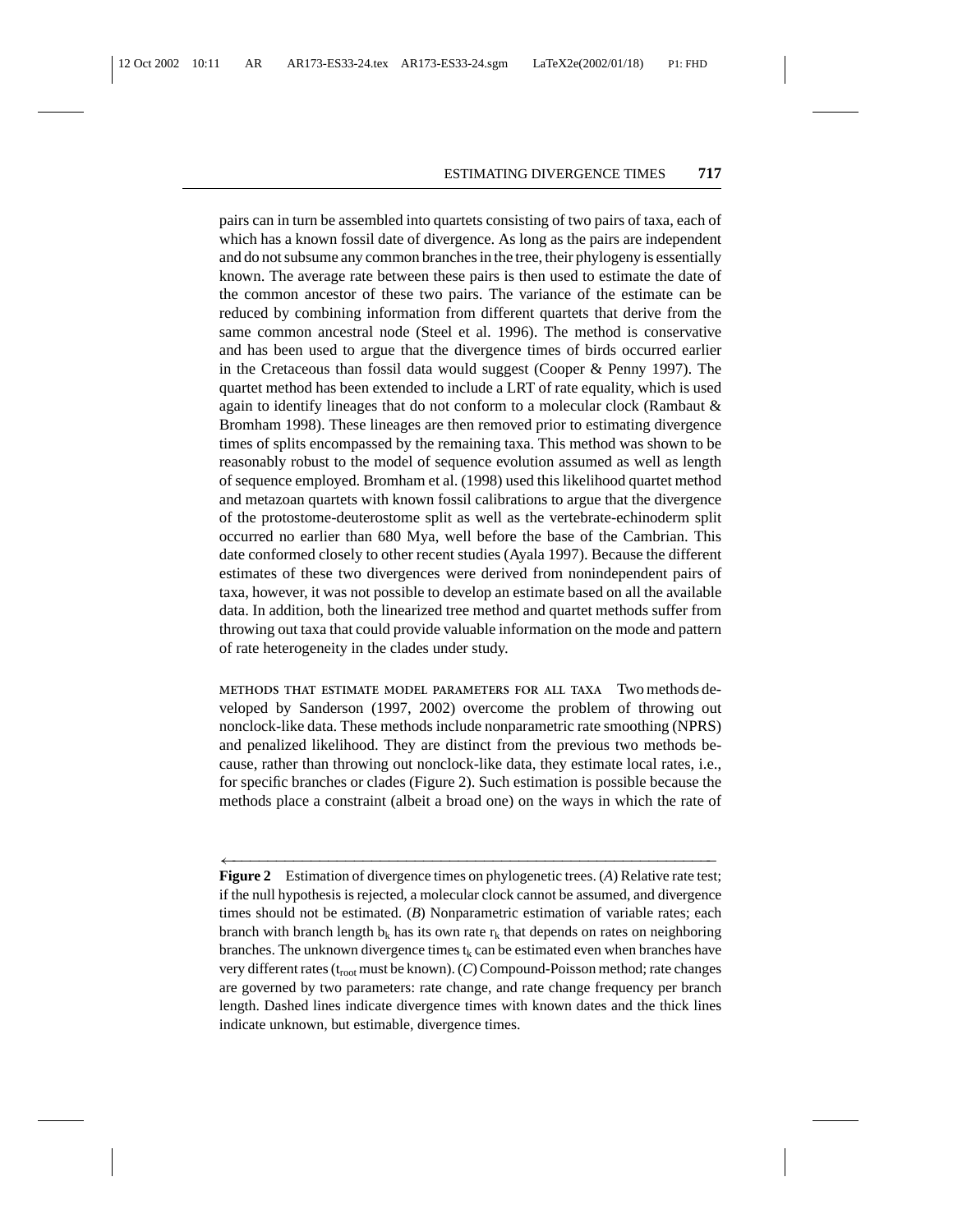molecular evolution can vary among lineages. In the case of the NPRS method, the constraint is the temporal autocorrelation of the rate of molecular evolution in related lineages throughout the tree (Figure 2*B*). The notion of autocorrelated rates of molecular evolution has previously been applied to the question of how well the neutral theory can accommodate the existence of variation in the rate of molecular evolution (Takahata 1987, Gillespie 1991). However, prior to the NPRS method such models had not been used to actually estimate absolute rates or dates of divergence. The NPRS method's basic goal is to estimate a local rate of evolution for each node in the tree  $(r_k)$ , and then to minimize the difference in these rates across the tree. The optimal level of smoothing is determined by a numerical least-squares method in which drastic changes in rate along the tree are penalized. The method was shown to work well in simulations and in comparison to older methods of divergence time estimation. Richardson et al. (2001) used the NPRS method to document a very recent radiation for a species-rich genus characteristic of the Cape flora of South Africa. However, a second method also by Sanderson, the penalized likelihood method, outperformed NPRS in all cases tested. Like NPRS, penalized likelihood attempts to determine an optimal level of smoothing (autocorrelation) for a given data set on a tree. However, penalized likelihood finds the optimal value for the smoothing parameter using a "roughness," which increases as rate variation across the tree increases. Sanderson found that the estimated age of plant clades depended strongly on the smoothing parameter in some cases (e.g., Gnetales), but less so in others (e.g., Angiosperms).

Other recent methods for determining optimal but varying rates along a tree assign rates to parts of a tree according to prior distributions. Two recent methods assign rates according to lognormal (Thorne et al. 1998) and compound Poisson (Huelsenbeck et al. 2000) distributions (Figure 2*C*). These models are versatile in their ability to test for variation in a variety of parameters of molecular evolution (base composition, transition/transversion ratio) in addition to the rate of molecular evolution.

**BAYESIAN METHODS** Recently, researchers have begun to use a Bayesian approach to infer phylogenies (Huelsenbeck et al. 2001). Under this approach, phylogenetic inference is based on the posterior probabilities of phylogenetic trees, which consist of the joint probabilities of the tree, branch lengths, and model of nucleotide evolution. The same models of nucleotide evolution used in maximum likelihood analyses can be used in Bayesian inference, and prior information, if available, can be incorporated into the analysis. Bayesian approaches have been used recently to test for a molecular clock (Suchard et al. 2001) and to estimate divergence times (under both strict and relaxed molecular clocks) (Thorne et al. 1998). Because Bayesian approaches are in their infancy with regard to phylogenetic inference, they require additional testing. However, they appear to be quite promising and are likely to play an increasingly important role in many facets of phylogenetics, including the estimation of divergence times (Huelsenbeck et al. 2001). One potential advantage of a Bayesian approach to phylogenetic inference, and by extension,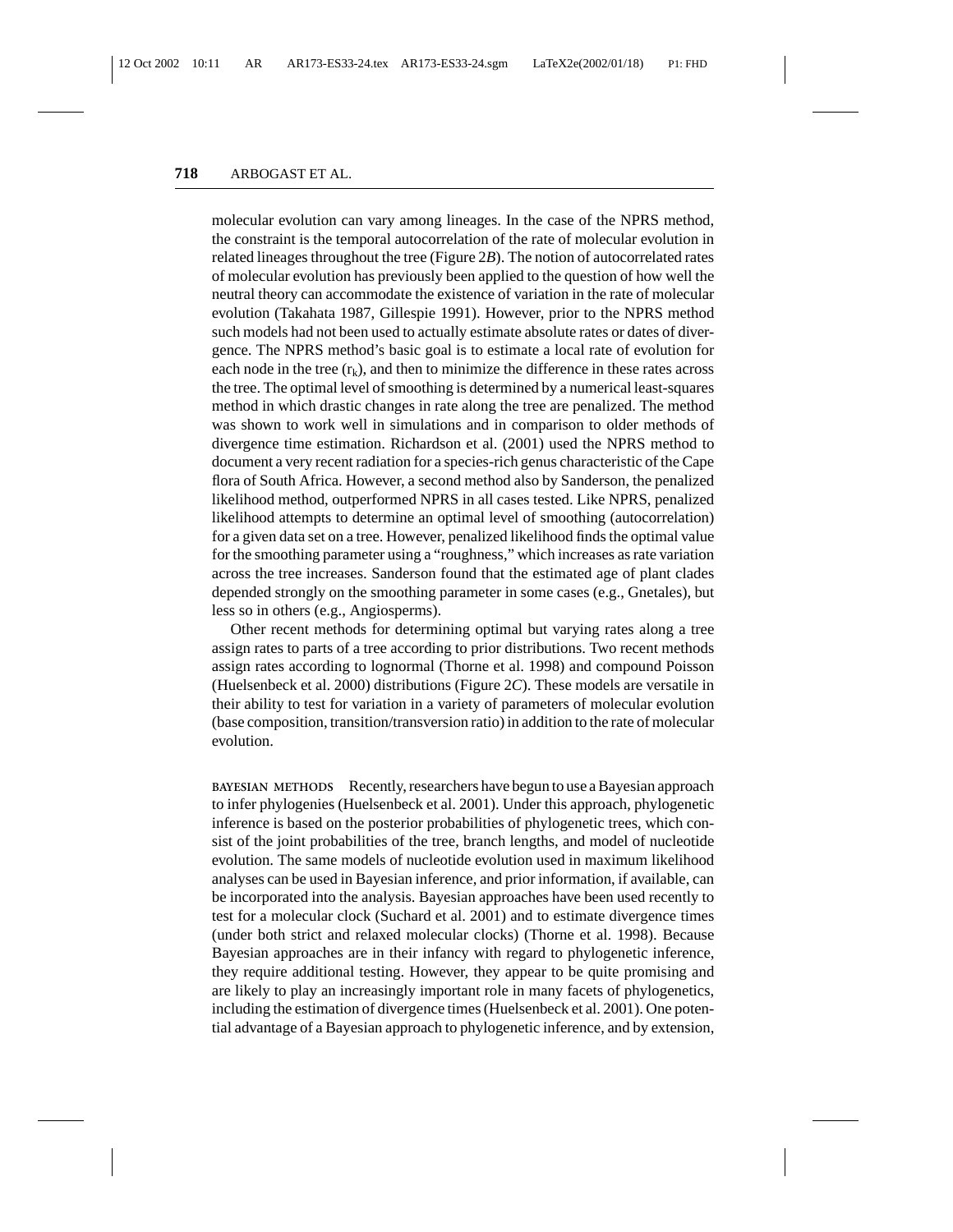to the estimation of divergence times, is that it appears to make analysis of large data sets more tractable than other methods. For example, maximum likelihood approaches are powerful, but because they are computationally intense they are not well suited for large data sets. Rather than searching for an optimal tree, a Bayesian approach samples trees according to their posterior probabilities, and once such a sample has been created, common features among the trees can be assessed. The sample can then be used to construct a consensus tree with posterior probabilities assigned to each node. The result is similar to a maximum likelihood search with bootstrapping and includes the important parameter of branch length estimates, but the analysis itself is typically much faster. Huelsenbeck (Huelsenbeck & Ronquist 2001) recently developed the computer program MRBAYES for Bayesian inference of phylogenies. This program is versatile in that it allows for a variety of models of molecular evolution to be used and has several methods for incorporating among-site rate variation.

#### **RECENT SPECIES AND POPULATION DIVERGENCES**

Many workers adhere to the view that estimating divergence times between species thought to have diverged recently is problem-free compared with estimating divergence times between distantly related species. This mindset arises because sequence saturation, widely thought to be the main stumbling block to accurate estimation of divergence times, is often considered to be small for recent divergences. As discussed in the previous section, however, saturation likely impacts estimation of divergence times at all time scales to varying degrees. Yet, for recent divergences, problems associated with ancestral gene polymorphism are at least, if not more, daunting than those of sequence saturation in terms of estimating divergence times. Most researchers now appreciate that a variety of discordances between the gene tree (gene genealogy) and the species tree (organismal history) can occur through incomplete lineage sorting (Maddison 1997). What is less appreciated is that even in the face of complete genealogical concordance between the gene and species trees, an additional level of discordance still exists—that between the times of gene and population divergence. This distinction has been widely appreciated at least since the late 1970s (Gillespie & Langley 1979, Nei & Li 1979) and was promulgated during the restriction fragment length polymorphism (RFLP) era of phylogeography in the 1980s (Wilson et al. 1985, Avise et al. 1987); however, it has only recently become the focus of sophisticated population genetics models (Takahata et al. 1995, Takahata & Satta 1997, Nielsen 1998, Nielsen et al. 1998, Li et al. 1999).

The discrepancy between times of gene and population divergence arises because prior to species divergence, a degree of gene divergence has already accrued in the ancestral species (Figure 3). This gene divergence is simply the coalescent analogue of any sort of polymorphism at a locus in the ancestral species and has been known since the time of Wright to have an expectation of 2*N* generations when the ancestral species is a randomly mating population (Wright 1951). For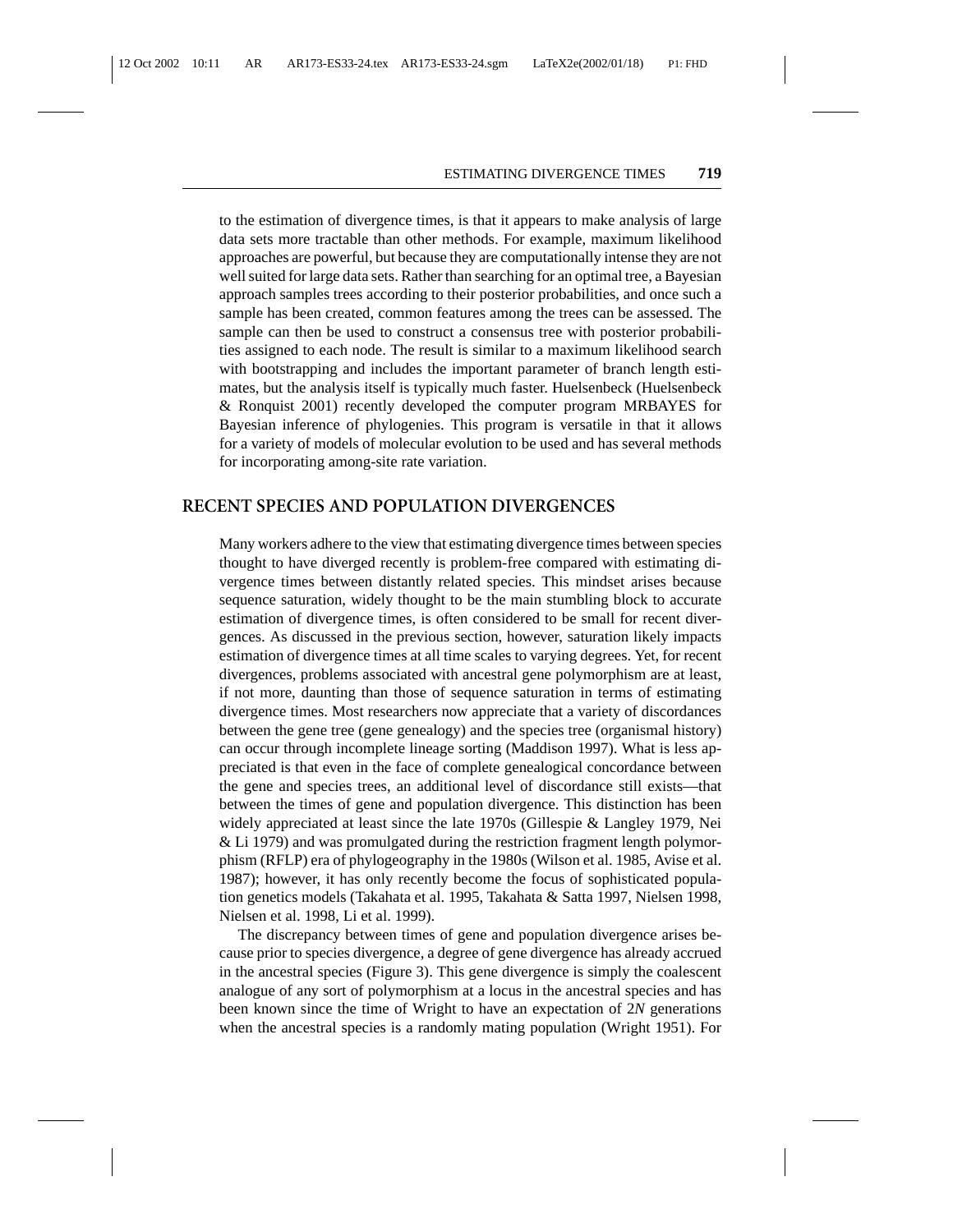

**Figure 3** The probability of monophyly of a sample of size  $n = 10$  as a function of the divergence time, *T*, measured in units of 2*N* generations. This is the probability that the sample has reached a single common ancestor, or coalesced, by time *T* in the past; see Equation 6.1 and 6.2 in Tavaré (Tavaré 1984).

very recently diverged species pairs, this ancestral gene divergence can comprise a substantial fraction of the total gene divergence observed between species, a fraction that will increase dramatically when the ancestral species is structured (Figures 3 & 4) (Edwards & Beerli 2000, Wakeley 2001b). Bottlenecks during speciation do not erase the discrepancy because such bottlenecks will only affect coalescence times in the species undergoing founding, not the ancestral species from which they arose. Because the discrepancy between gene and population divergence becomes immeasurably small as the species divergence time increases (Figure 4), it will not impact ancient species divergences much; however, depending on the size of the ancestral population, it can have a substantial impact for the first several millions of years after divergence.

The issues that must be addressed in the estimation recent divergence times thus result from processes that act on two levels: the molecular level and the population or species level. The important molecular-level processes that affect DNA sequence or other genetic data are mutation and recombination. In contrast to the realistic and complex substitution models used in the estimation of ancient divergences, it is typical to use the infinite sites model for recent divergences. This model assumes that the mutation rate per nucleotide site is so small that the possibility of multiple mutations at single sites can be ignored. The infinite sites mutation model is routinely applied to DNA sequence data within species, probably without significant error. However, when rate variation among sites is extreme, some sites may have mutated more than once even between closelyrelated sequences. Even without such extreme rate variation, it is difficult to know how recently diverged a pair of species needs to be for the infinite sites model to hold. In any event, it is important to test the model, e.g., using the four-gamete test (Hudson & Kaplan 1985). A positive result for this test means that one or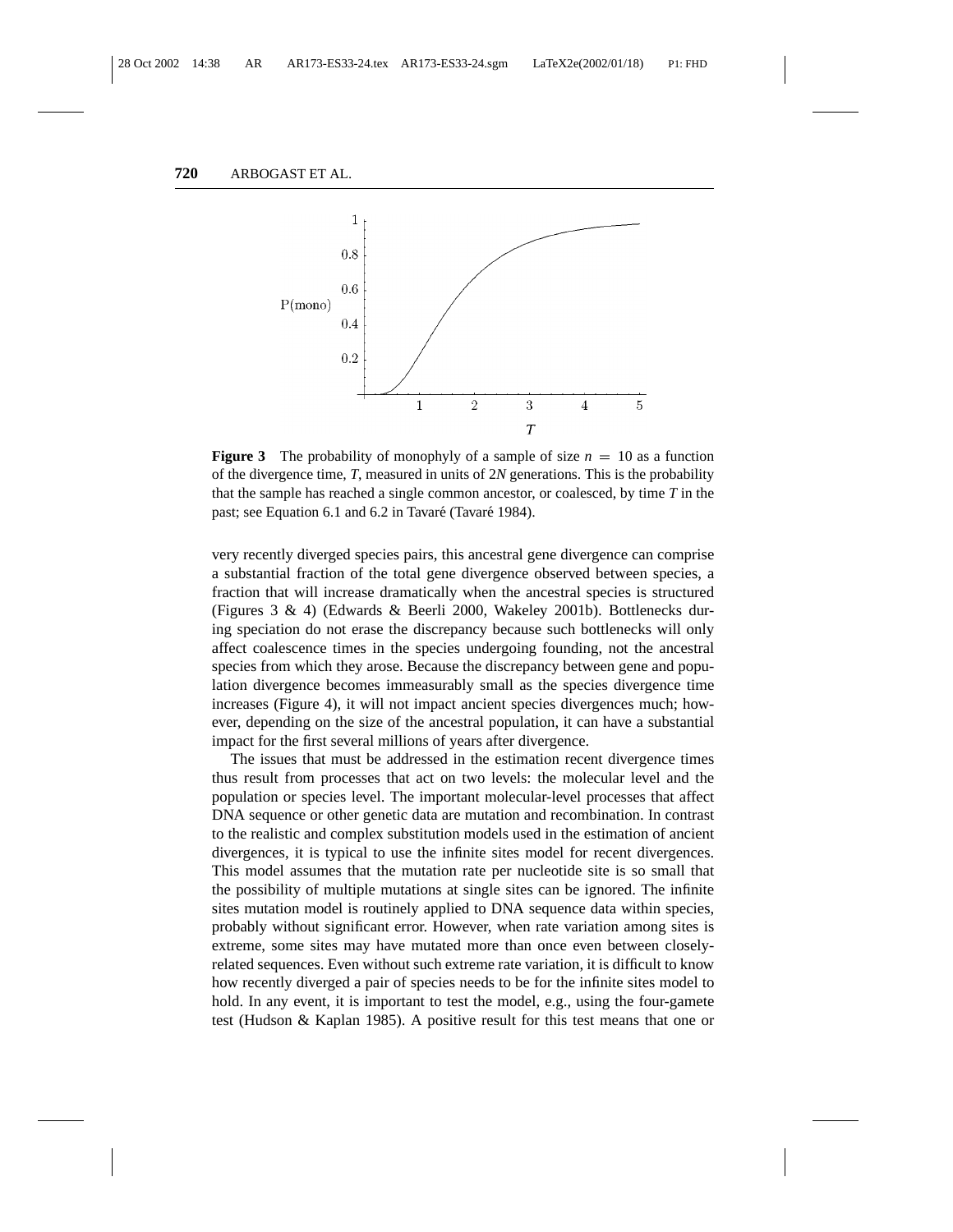more of the assumptions of the infinite sites model have been violated (i.e., either some sites in the data have experienced multiple mutations or recombination has occurred between polymorphic sites in the sequences).

The population or species level processes that affect estimates of recent divergence times are modeled using the coalescent (Kingman 1982a, 1982c; Hudson 1983b; Tajima 1983). The coalescent is a stochastic model that describes the ancestral or genealogical process for a sample of gene copies. This genealogical approach to population genetics is well suited to data analysis because it generates testable predictions about variation in a sample and because it yields efficient simulation algorithms. Because the same coalescent process holds for a wide variety of different reproductive schemes, it is considered to be a very robust model. For example, it applies both under the commonly used Wright-Fisher model (Fisher 1930, Wright 1931), which assumes strictly nonoverlapping generations, and under the Moran model (Moran 1958), which assumes that generations overlap. For the most part, natural selection, changes in population size over time, and population subdivision preclude the application of the Kingman's coalescent. However, the range of possible kinds of species represented by the exchangeable models of Cannings (1974), to which the coalescent is applicable (Kingman 1982b), is impressive. Exchangeability means that the individuals or alleles in the population can be relabeled or permuted without affecting the predictions of the model (Kingman 1982b, Aldous 1985) and thus rules out most types of natural selection and population subdivision. The coalescent usually models a diploid species of effective size  $N_e$  in which case there are 2  $N_e$  copies of each genetic locus. The fundamental result is that time to a common ancestor event in a sample of *n* lineages will be exponentially distributed with mean  $4 N_e/n(n-1)$  generations. Thus, for a sample of size two, the time to a common ancestor will be  $2 N_e$  generations on average. There are a number of reviews of the coalescent model available (Hudson 1990, Donnelly & Tavaré 1995, Nordborg 2001) that also describe some recent extensions of the model.

The problems associated with estimating divergence times between closely related species follow from the recognition that, in addition to describing the pattern of ancestry for intraspecific data, the coalescent applies to the lineages ancestral to the sample that existed at the time of speciation or divergence. That is, there is a stochastic genealogical component to divergence and this must be taken into account (Rosenberg & Feldman 2002). To do this we must know or assume something about the historical demography of the species and their ancestor. A simple general model of divergence between two species is the "isolation" model described in Wakeley & Hey (1997). In this model, a panmictic ancestral species of constant effective size splits into two descendant species at some time in the past. After the split, there is no gene flow between the two descendant species, and their effective sizes are constant up to the present. Thus, the coalescent applies to each of the three species (ancestor plus two descendents). This model has four parameters if each of the three species has its own effective size and the mutation rate remains constant over time. Wakeley & Hey (1997) used the four parameters— $\theta_1 = 4N_1u$ ,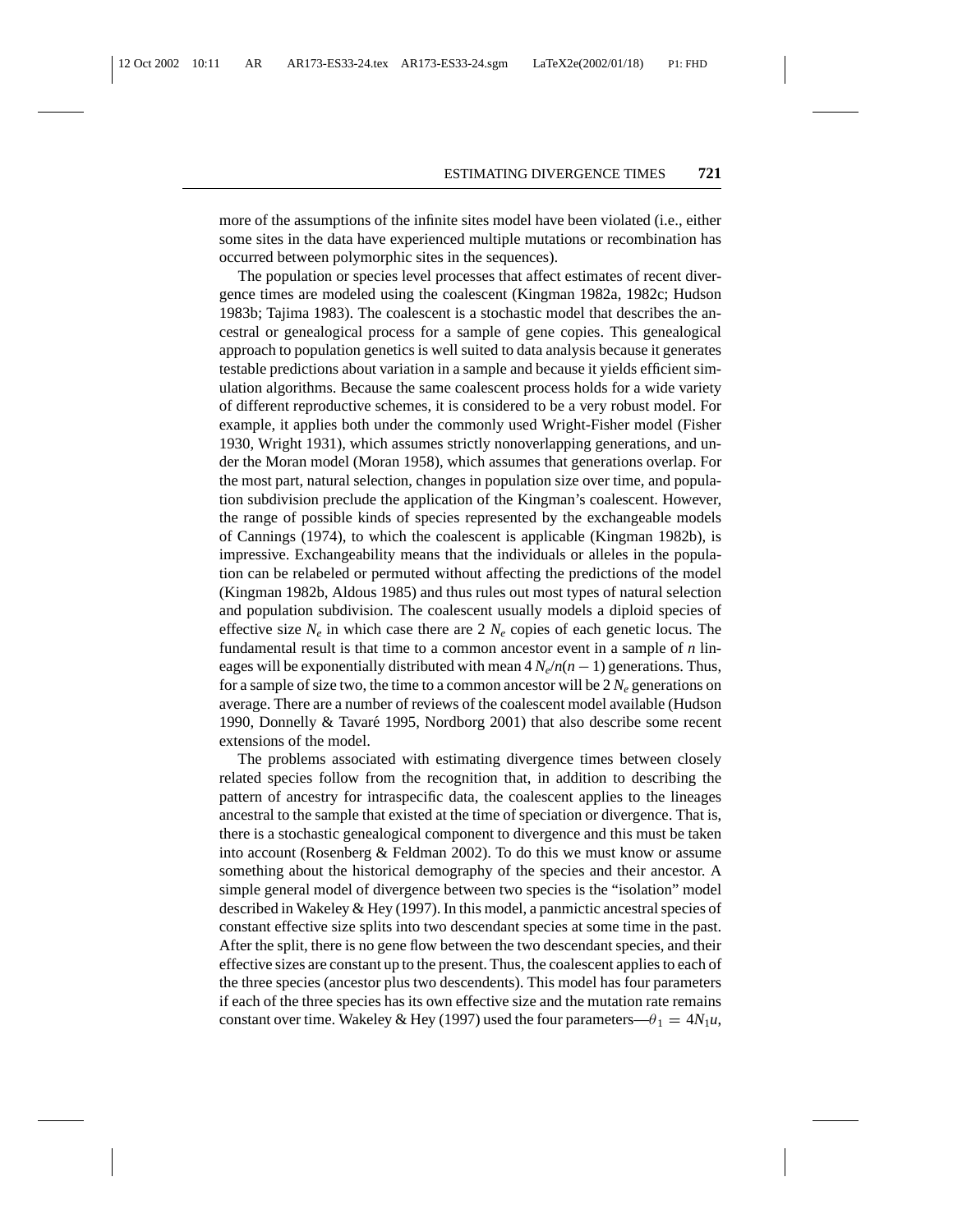$\theta_2 = 4N_2u$ ,  $\theta_A = 4N_Au$ , and  $\tau = 2ut$ —to describe the model, where *N* is the effective population size,  $t$  is the divergence time in generations,  $u$  is the neutral mutation rate at the sampled locus, and the subscripts refer to the three species. The isolation model has been used extensively (Li 1976, Gillespie & Langley 1979, Nei & Li 1979, Takahata & Nei 1985, Takahata 1986, Hudson et al. 1987, Sawyer & Hartl 1992) although typically with restrictive assumptions about the values of  $N_1$ ,  $N_2$ , and  $N_A$  (e.g.,  $N_1 = N_2 = N_A$ ). This simple model is probably incorrect for many species but still provides a powerful starting point. Some of the likely deviations from it are discussed below.

#### **The Issue of Monophyly**

The concept of monophyly has been important in phylogenetic studies since Hennig (1966), and its use in intraspecific studies has helped clarify differences between work at these two fundamentally different levels (Tajima 1983, Pamilo & Nei 1988, Takahata 1989). In this context, samples from within a species are called monophyletic, with respect to a particular speciation event, if they share a most recent common ancestor (MRCA) among themselves before any coalescent events with samples from the other species (Figure 5). Reciprocal monophyly means that samples from both species are monophyletic. At present, seemingly basic questions, such as "what fraction of genetic loci in a typical recognized species is in fact monophyletic?" remain unanswered. The relevance of reciprocal monophyly to the estimation of divergence times is that different approaches to estimation are sometimes required depending on whether alleles are reciprocally monophyletic or not. Some loci appear predisposed to reciprocal monophyly and may even be directly associated with speciation (Lee et al. 1995, Metz & Palumbi 1996, Tsaur et al. 1998, Aguadé 1999, Wyckoff et al. 2000, Parsch et al. 2001). These fast-evolving loci code for proteins involved in male reproductive function, for example, gamete recognition (Metz & Palumbi 1996), and are subject to positive Darwinian selection (Lee et al. 1995, Metz & Palumbi 1996, Tsaur et al. 1998, Aguad´e 1999, Wyckoff et al. 2000, Parsch et al. 2001). It is expected that loci such as these, whether they cause speciation (Ting et al. 2000) or simply undergo more fixation events than typical genes, will be reciprocally monophyletic even between closely related species. At the other extreme are loci such as *Mhc* that are subject to balancing selection at which alleles can be shared between surprisingly distantly related species (Figueroa et al. 1988, Lawlor et al. 1988, Mayer et al. 1988, McConnell et al. 1988, Takahata 1990, Takahata & Nei 1990, Edwards et al. 1997). Most loci fall between these two extremes, and their history can be described using the coalescent.

Under the coalescent model, the expected time to the MRCA of a sample of *n* gene copies is  $4N(1 - 1/n)$  generations (Kingman 1982c, Hudson 1983b, Tajima 1983). Thus, if the divergence time between two species is much longer than 4*N* generations, samples of multiple gene copies from them will very likely be reciprocally monophyletic. For recently diverged species (less than 4*N*generations)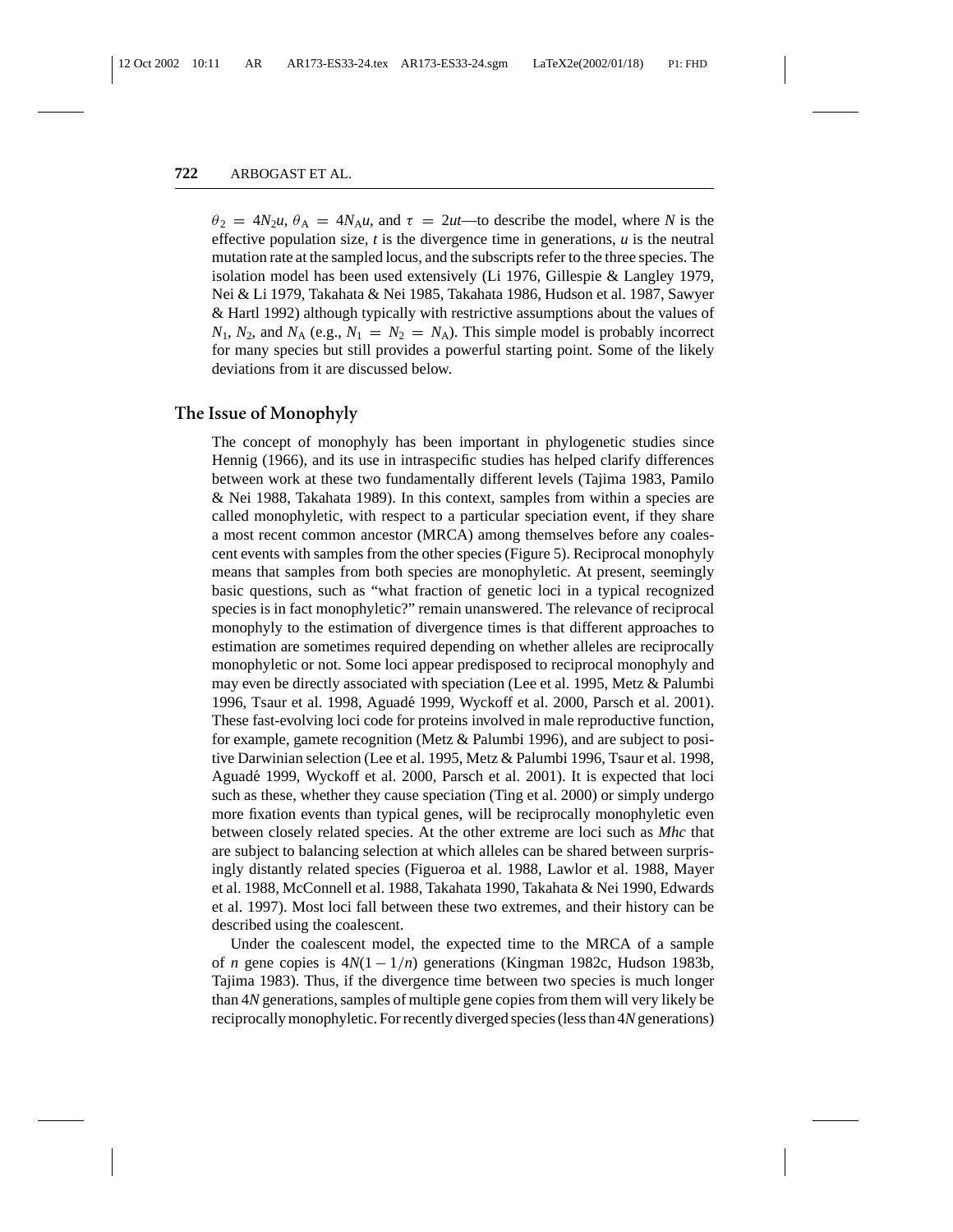

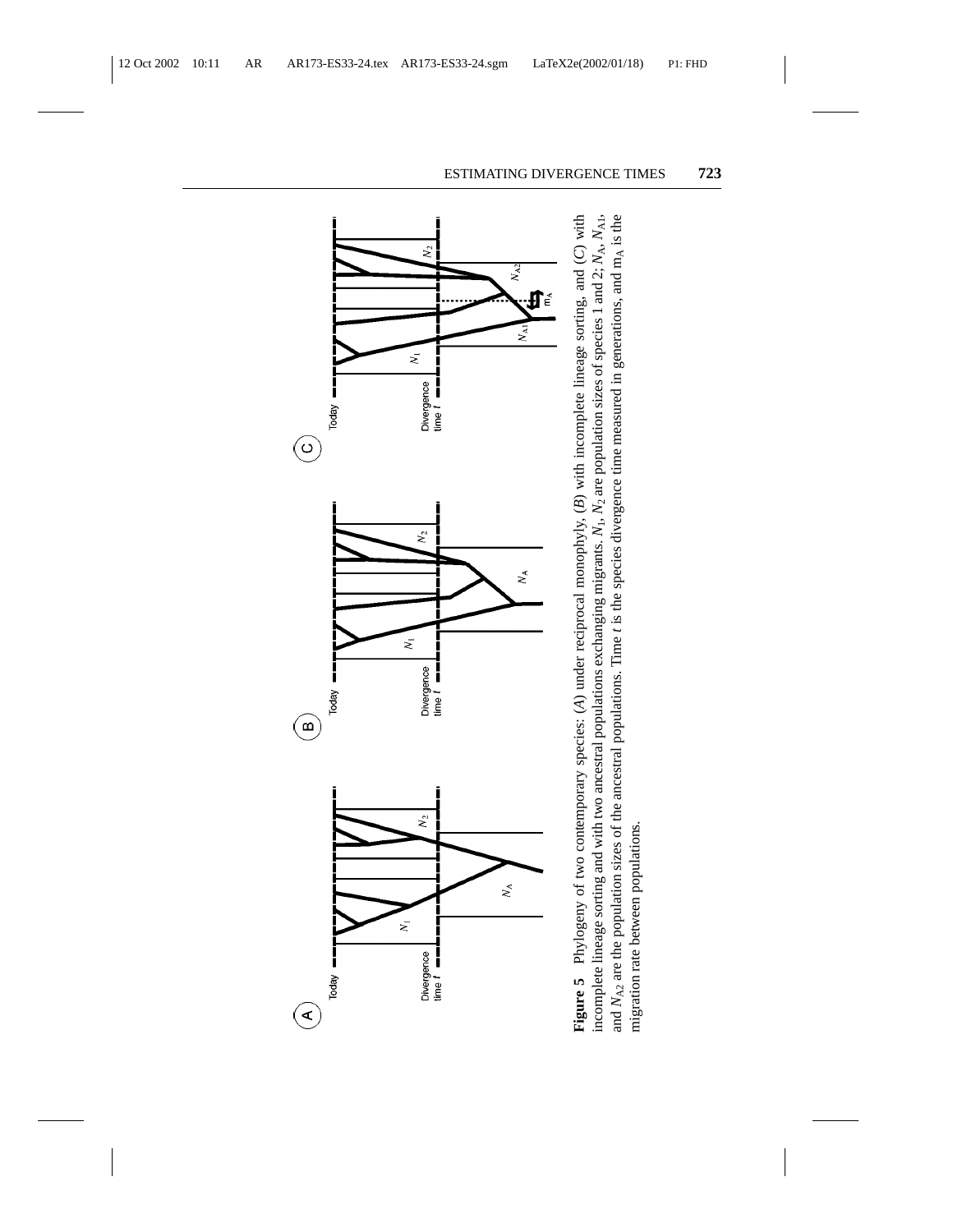the coalescent process for samples within each species will tend not to have reached a MRCA, and multiple ancestral lineages will trace back to the time of speciation. In this case, monophyly of samples becomes unlikely, and some samples will be more closely related to samples from the other species than they will be to other samples from their own species. Under the coalescent, it is possible to derive the probability,  $g_{ij}(T)$ , that a present-day sample of size *i* coalesces into *j* lineages by time  $T = t/(2N)$ , measured in units of 2*N* generations (Tavaré 1984). This, specifically  $g_{nl}(T)$ , is what is plotted in Figure 3. In general, the chance that a gene tree matches the species tree is greater when the times between speciation events are long relative to 4*N* generations. The question of whether a locus is reciprocally monophyletic between two species is only indirectly related to the problem of estimating divergence times in closely related species, which necessarily involves the joint estimation of the time and the effective population size of the common ancestor. There is always some chance that a locus is not monophyletic; this is difficult to assess a priori, and, ideally, estimators should take this into account.

#### **Single Versus Multiple Loci**

**ADVANTAGES OF MULTILOCUS ESTIMATES OF DIVERGENCE TIME AMONG CLOSE RELATIVES** Phylogeography is still dominated by mtDNA, which, from a population genetic perspective, acts as a single locus because all mitochondrial genes are linked together and do not recombine (Avise 1991). [We regard this statement as true, but see recent discussion by Awadalla et al. (1999) and Eyre-Walker & Awadalla (2001)]. However, the number of phylogeographic analyses involving nuclear genes is increasing (Hare 2001). These nuclear gene analyses have a number of advantages for estimating divergence times among close relatives. However, they also pose some difficulties of analysis because the mutation rate, and hence resolving power of nuclear genes, is considerably less than mtDNA on a per locus basis. Additionally, recombination both within and between loci now becomes a real issue.

An appreciation of the advantages of nuclear gene dating comes from considering the multiple sources of variance in an estimate of recent divergence times. For a single locus under reciprocal monophyly there is variance in the estimate of *d*, the number of substitutions per site; this variance can be further reduced by sequencing a large number of sites for that locus. Although a formal analysis of variance components for divergence times has not yet been done, it is likely that this particular source of variance is small to moderate compared with the second major source of variance in estimation, the coalescent variance. The coalescent variance is the stochastic variability in gene divergence time that arises as a natural consequence of drift. Just as we can think of the fixation time of an allele being a stochastic process looking forward in time, we can think of the coalescent event that comprises the MRCA of alleles in two species as being stochastically variable looking backward in time. In both cases the variance is approximately equal to the square of the effective population size of the common ancestral species. Edwards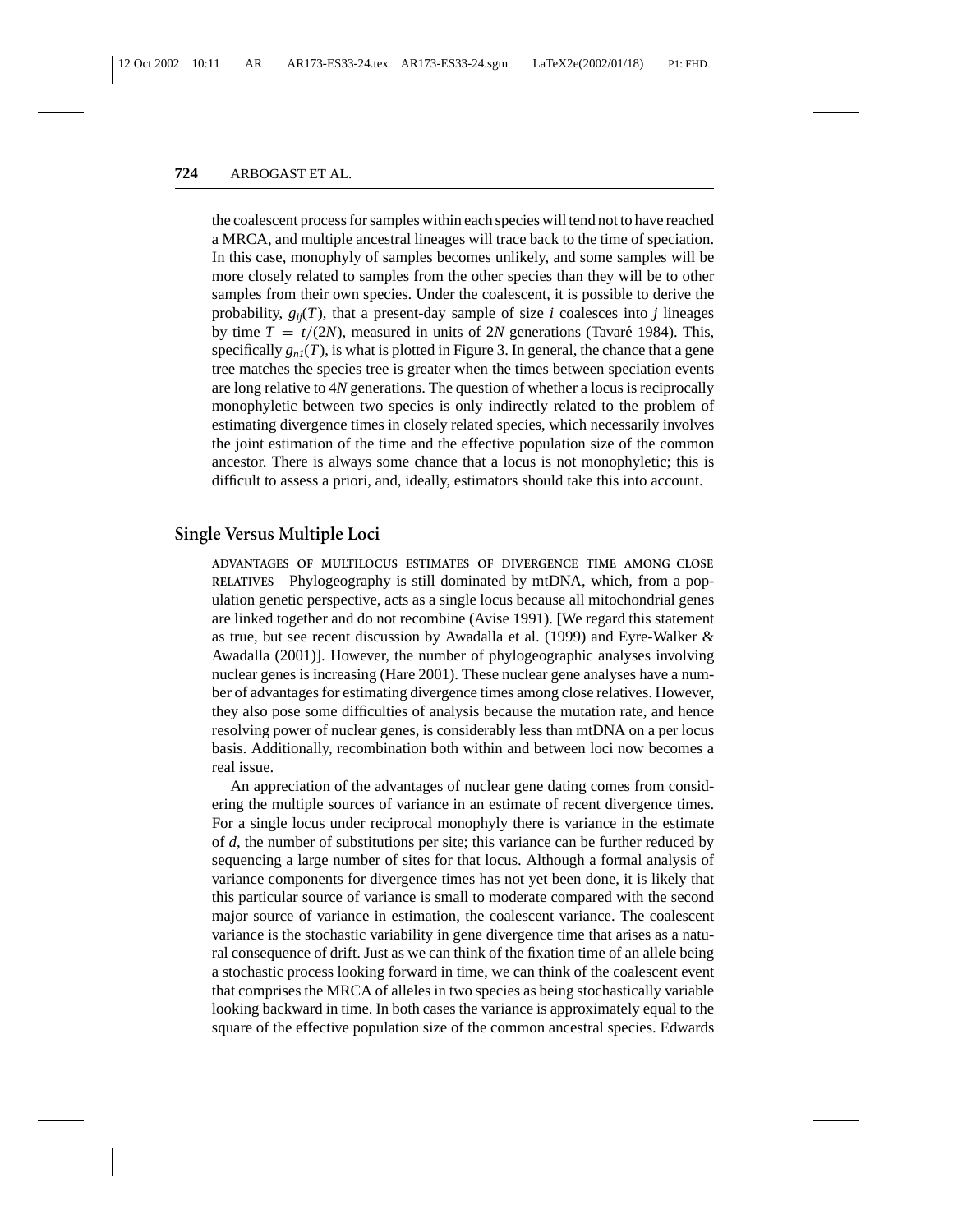& Beerli (2000) showed that for a particular set of parameters this second source of variance was considerably larger than that arising from the small number of sites that can be sequenced for a given locus. This variance is reduced each time the variability from a new locus is incorporated into the estimate. Indeed, the variance associated with estimates of divergence time between recently diverged species can be minimized not by sequencing a large number of sites per locus, but by sequencing a large number of independently segregating loci. For a given two-species divergence, each locus is in essence an independent replicate of the coalescent process, an independent attempt to estimate the ancestral population size of the common ancestral species. The more loci that are brought to bear on this question, the more accurate the estimate of this ancestral population size will be, and hence the estimate of divergence time will also improve. It is known that maximizing the number of loci is the most efficient means of increasing accuracy of estimates of current population size from molecular data (Pluzhnikov & Donnelly 1996).

Nuclear genes are also much less variable than mitochondrial loci, and so it might be concluded that they are of less use in estimating population divergence times. However, the sheer numbers of loci that can be brought to bear on a question of divergence time will ultimately outweigh the high "resolving power" of the single mitochondrial locus. Only a multiplicity of nuclear genes can reduce the variance associated with coalescent processes. The variance associated with variable mutation rates at different loci is yet another source of variance, and providing empirical estimates of this among-locus variation in mutation rate will be important for eliminating this additional factor (Yang 1997). Rarely has this coalescent variance been actually calculated or visualized in an empirical study, hence the difficulty of appreciating its impact.

**RECOMBINATION** Recombination is a double-edged sword with regard to estimating divergence times. On the one hand, free recombination between loci benefits many estimators of population divergence time because this ensures that different loci provide statistically independent estimates, conditioned only on the divergence time itself. However, recombination within nuclear loci can cause problems of analysis because in this case all the sites within a locus do not share the same coalescent history, making analysis as a single entity difficult. Hare (2001) reviews the recent empirical examples of nuclear gene phylogeography and points out that the effects of intralocus recombination can be removed by analyzing different data partitions separately, within each of which there is little or no recombination. Recombination will likely have a much greater impact in situations in which alleles have not achieved reciprocal monophyly between populations or species (Wakeley & Hey 1997); in these cases, variable loci still segregating in diverging populations will be molecular mosaics. Using HIV as an example, it has recently been shown that recombination drastically increases the likelihood of rejecting a molecular clock even when a clock applies (Schierup & Hein 2000). The enhanced levels of rate variation among gene lineages with recombination will no doubt affect estimates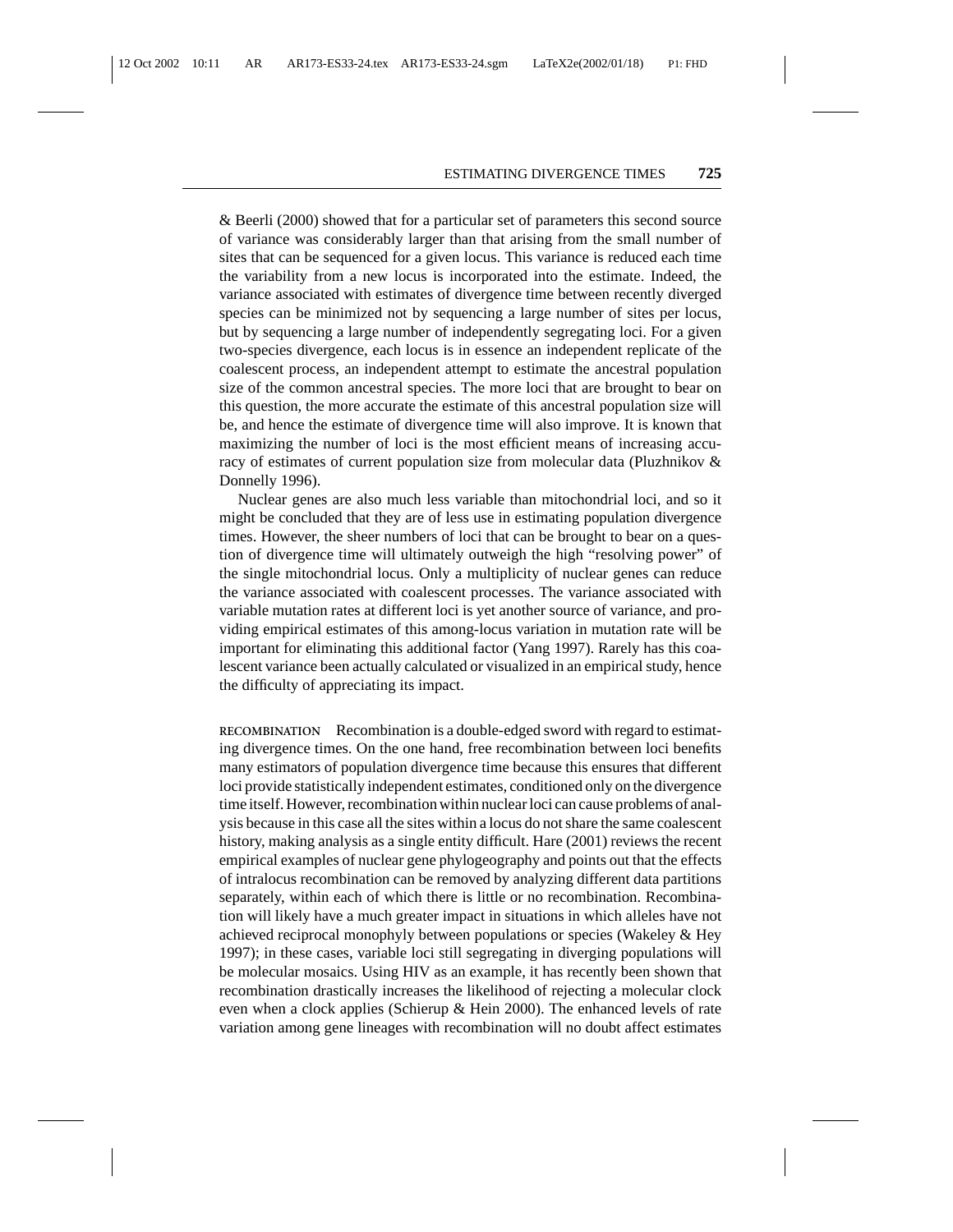of population divergence time as well. However, when alleles have achieved reciprocal monophyly, recombinational processes in the common ancestral species, or in the two diverging extant populations, are unlikely to obscure the picture provided by the distribution of coalescent events. These coalescent events can still be used reliably to estimate population divergence time because recombination in extant populations does not affect the structure of these past events. Indeed, under reciprocal monophyly, sampling multiple alleles at a locus becomes a minor issue because the coalescent structure for those loci in the common ancestor is not affected by current processes.

#### **Changes in Population Size over Time**

Natural populations are thought to change frequently over time. Because population size is a critical parameter in estimates of divergence time, these fluctuations will cause problems and enhanced opportunities for estimating the timing of speciation and cladogenesis. Methods for estimating population size changes fall into two classes: those that analyze population size changes along a single lineage without cladogenesis (Sherry et al. 1994, Kuhner et al. 1998), and those that compare extant population sizes with those of ancestral populations (Takahata & Satta 1997, Wakeley & Hey 1997, Yang 1997). The former methods are of use in the divergence time problem because both pairwise and maximum likelihood methods provide estimates of the time of the population size change; such inferences have been used to gauge the timing of speciation in some studies (Zink 1997, Knowles et al. 1999). Single-lineage approaches have been employed frequently in studies of human evolution (Harpending et al. 1998); typical analyses imply a substantial population expansion in the human lineage over the last 100,000 years or so.

Methods built around a model of population isolation and divergence are somewhat more relevant to the divergence time problem because with single lineages, the estimate of divergence time provided may or may not be associated with a specific divergence event. A number of studies utilizing such methods have been published in recent years, particularly in primates (Takahata et al. 1995, Takahata & Satta 1997, Li et al. 1999, Chen & Li 2001). In the case of the human-chimpanzee divergence, which Takahata et al. (1995) estimated to have occurred ∼4.5 MYA, the inclusion of an ancestral population size parameter did not change the divergence time estimate very much compared with traditional estimates when rate variation among lineages was taken into account (Arnason et al. 1996, 1998, 2000). The correction on the estimate of gene divergence time made by ancestral population size will usually be on the order of a few hundreds of thousands of generations, assuming that contemporary and ancestral  $N_e$  are of similar size in individuals. Those studies that have attempted to estimate ancestral population sizes at the time of speciation or population founding have inevitably achieved rather large estimates of ancestral population size, with the inference being that speciation has not been accompanied by a bottleneck. Such studies in "paleo-demography"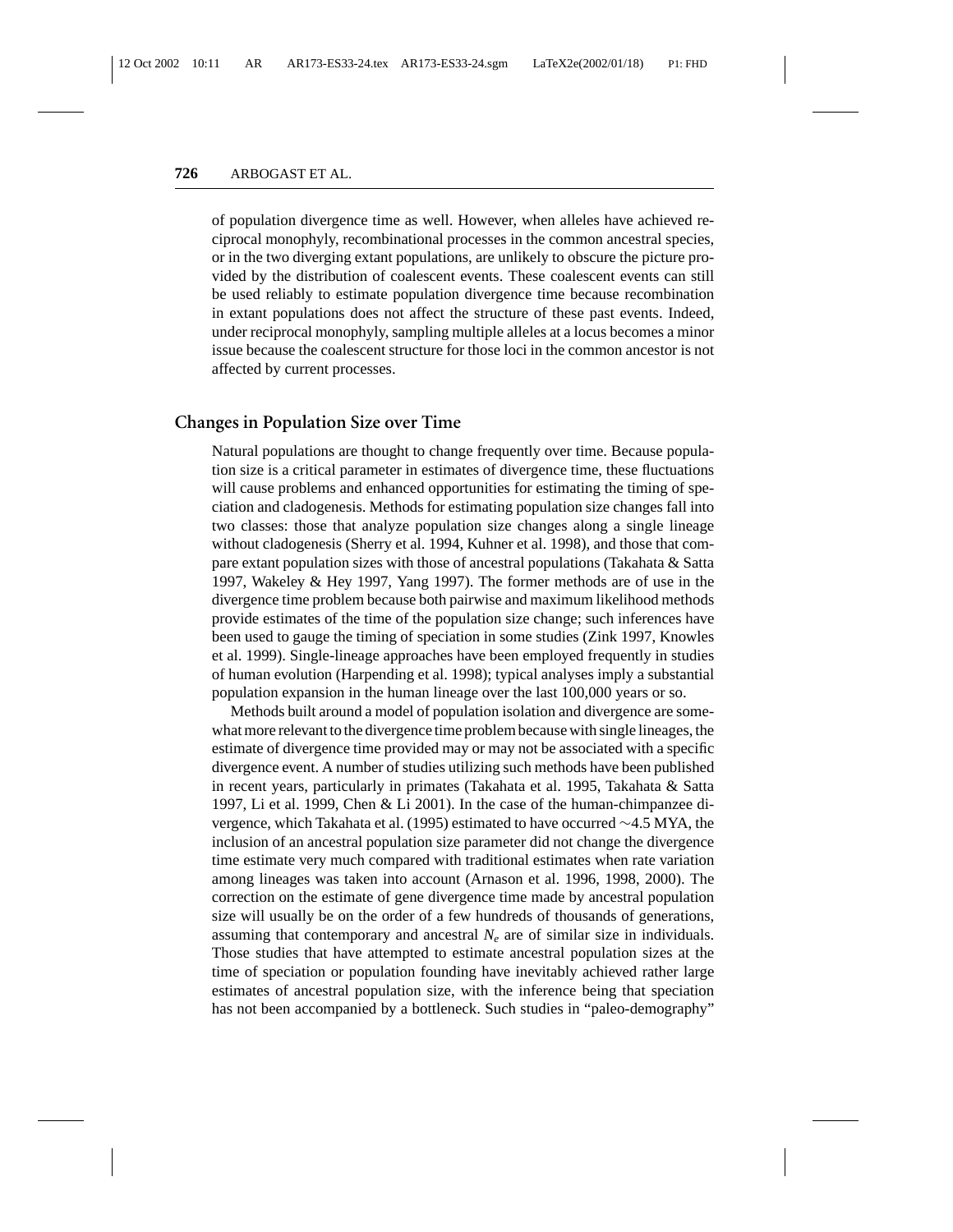promise to yield much useful insight into the historical demographic process. These estimates should be made cautiously, however, as there may be unknown biases in the estimate of ancestral population size; for example, it is unknown how difficult it is to estimate very small ancestral population sizes. Most such methods rely in some way on the variance in coalescence time among loci to estimate ancestral population size; multiple loci showing a large variation in coalescence time will imply large founding populations, whereas loci exhibiting a small range of coalescence times will suggest small ancestral populations. One source of bias may be hidden variation in substitution rate among loci. Yang (1997) showed that when among-locus variance in substitution rate is ignored, the result is an inflated estimate of ancestral population size and hence a more recent than actual estimate of divergence time. Small ancestral population sizes may be intrinsically difficult to estimate because the stochastic nature of nucleotide substitution can be large. In this case, variation in coalescence time among loci due to stochastic DNA substitutions is incorrectly attributed to large ancestral population size, again resulting in an inflated estimate. Further studies are needed to assess how readily ancestral bottlenecks at the time of speciation can be detected.

#### **Population Subdivision and Migration**

Subdivision within species, either descendant or ancestral or both, adds yet another level of complexity to isolation models. There are many ways in which this might be realized in a given species. Some species may be composed of isolated demes diverging without gene flow, and others may be subdivided into demes among which there is some pattern of migration. We consider only the latter situation here. Population subdivision with ongoing genetic exchange will produce distinctive patterns in samples of DNA or other genetic data, and these patterns have been identified in many species (Slatkin 1985, 1987). A number of different models have been proposed to explain the geographic structure of species. One of the earliest was Wright's (1931) island model, in which the migration rate is assumed to be the same for every pair of demes regardless of their geographic locations. More complicated and probably more realistic models, such as the oneand two-dimensional stepping-stone models (Kimura & Weiss 1964), the migration matrix model of Bodmer & Cavalli-Sforza (1968), and continuous habitat models (Wright 1943, Barton & Wilson 1995, Wilkins & Wakeley 2002), generate a further prediction that Wright dubbed "isolation by distance" (Wright 1943). The prediction is that genetic distance and geographic distance will be correlated. Despite great differences, all of these forms of ongoing migration will have two kinds of effects on genealogies: an effect on the patterns of relationship and an effect on the timescale of the ancestral or genealogical process.

The effect on the patterns of relationship will cause, for example, the probability of reciprocal monophyly to be greater when samples are taken only from a restricted geographic locality within each species. The effect on the timescale of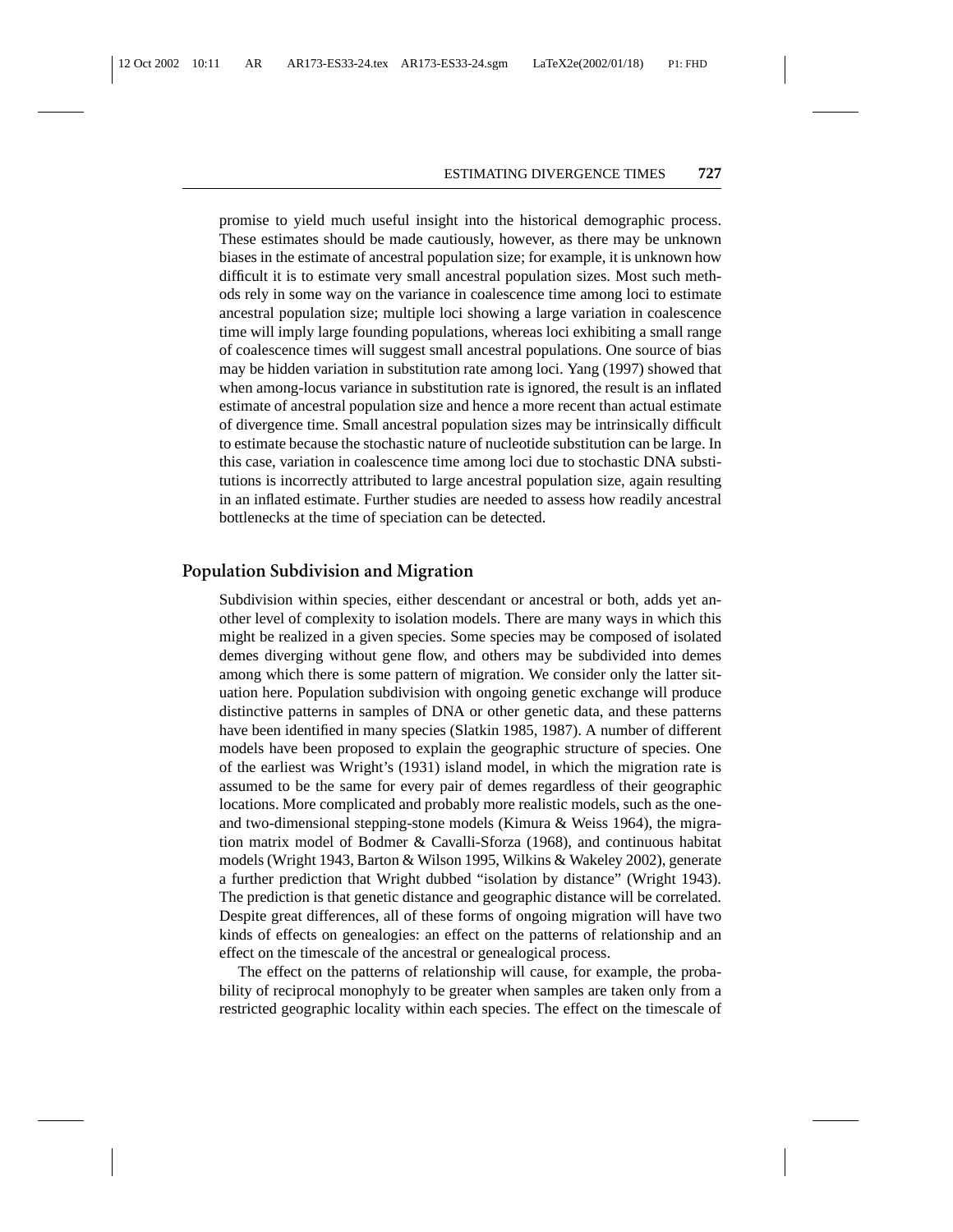the genealogical process can be understood by considering the effective size of the species. Subdivision increases the effective size of a species (Wright 1943, 1951). Under the island model, the effective size is the product of the total population size and a factor that depends inversely on the rate of migration (Hey 1991, Slatkin 1991, Nei & Takahata 1993). As the number of demes in the species becomes large, that factor rapidly approaches  $1 + 1/(4Nm)$ , where *N* is the deme size and *m* is the fraction of each deme that is replaced by migrants each generation. In the limit of a large number of demes, the effect of subdivision on genealogical topologies and on the timescale of the coalescent process can be separated in the model, and expressions for the effective size of the population can be obtained under less restrictive assumptions about the pattern of migration in the island model (Wakeley 1998, 2001a). The effect of restricted migration on the depth of genealogies, and thus on the magnitude of the problem of inferring divergence times (see Figure 4), embodied by the factor  $1 + 1/(4Nm)$ , is substantial even if the migration rate is large. For example, the excess divergence between two genes from a pair of species is twice that of the panmictic case when  $Nm = 0.25$  in their (subdivided) ancestor. Methods of correcting for this, related to the use of net nucleotide differences to estimate divergence time (Nei & Li 1979), can be developed under some simple models of subdivision (Wakeley 2000).

A potentially more pressing problem than intraspecies subdivision for the accurate estimation of divergence times is incomplete isolation between species. For example, if an ancestral species gives rise to two descendents between which there is gene flow (Wakeley 1996b, Rosenberg & Feldman 2002), the concept of a divergence time becomes blurred. In addition, historical association (isolation without gene flow) and ongoing genetic exchange are very difficult to disentangle empirically (Templeton et al. 1995, Wakeley 1996a, Templeton 1998, Nielsen & Wakeley 2001). This is because simple summaries of genetic variation can be adjusted to fit either scenario (Wakeley 1996c) and because of the stochastic nature of migration. If migration is infrequent, a large amount of data will be required to rule out isolation without gene flow as a possibility. For species that currently do not or cannot exchange genes, incomplete isolation earlier in their history—for instance during speciation (Wakeley & Hey 1998)—will still cause problems in the estimation of divergence times. First, there is the issue of how to define the divergence time: Should it be the time the two species first began to diverge or the time when isolation between them became complete? The latter may be preferable, in which case the problem is a slightly more complicated version of the problem of a subdivided ancestral species. Second, there is the technical issue of how precisely to achieve such inferences in the face of more and more complex historical models.

### **Estimating Recent Divergence Times**

A number of methods have been proposed to estimate the divergence time between pairs of closely related species. We treat the majority of these only briefly here and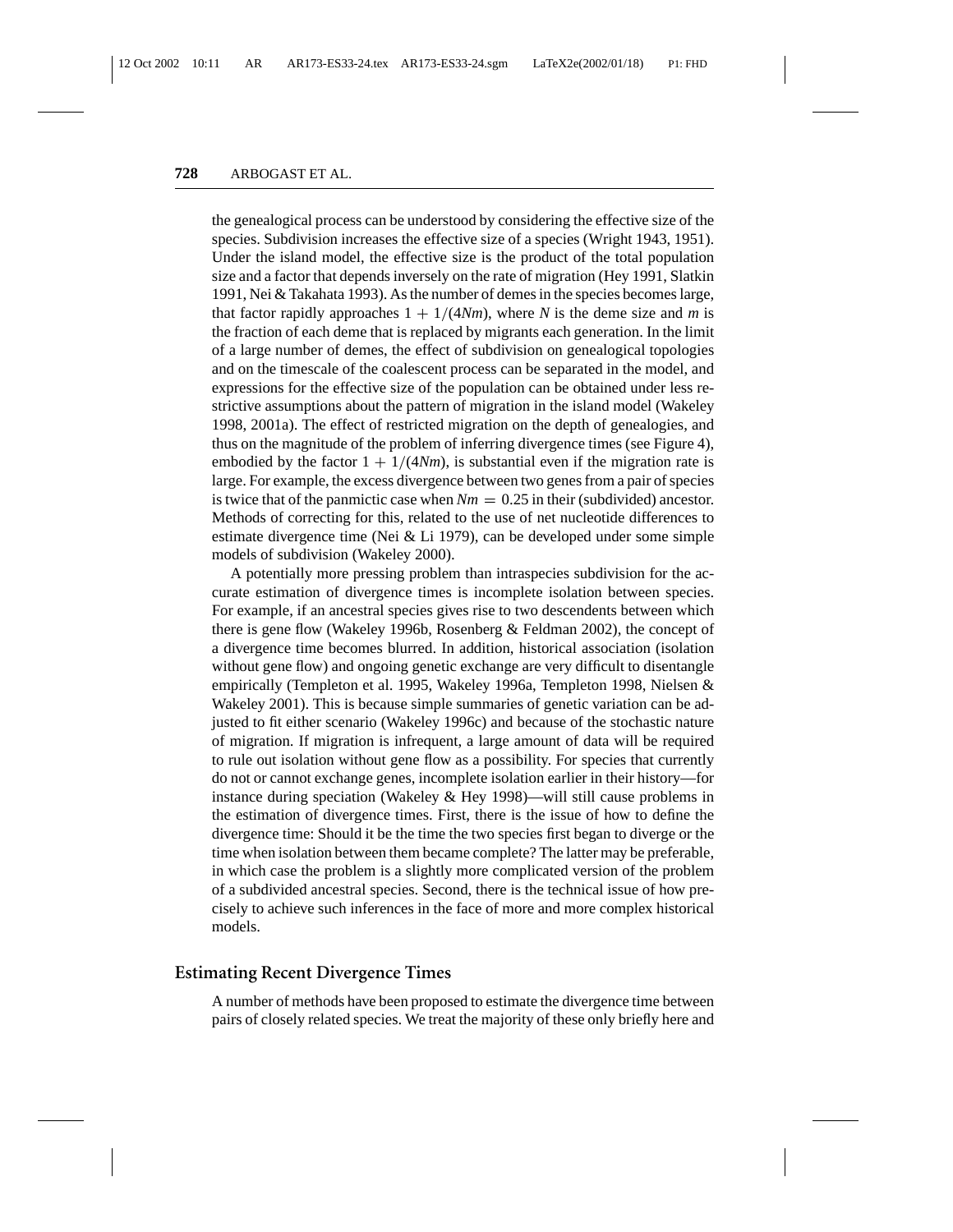focus on just a few below. Edwards & Beerli (2000) and Rosenberg & Feldman (2002) provide comprehensive reviews. Our aim is to provide an overview of possible approaches and to outline the major conceptual issues confronting the field as it enters the genomic era.

The first methods of estimating genetic relatedness between populations used allele frequencies and measures such as  $F_{ST}$  (Cavalli-Sforza 1969, Nei 1972, Reynolds et al. 1983). Assuming the infinite alleles mutation model (Kimura & Crow 1964), Watterson studied the joint frequencies of alleles in a sample from the two species (Watterson 1985b) and developed a maximum likelihood estimator of divergence time (Watterson 1985a). Under the additional assumption that no mutation has occurred since divergence, Nielsen et al. (1998) present a maximum likelihood approach that does not require the assumption of equilibrium in the ancestral species. For sequence data for which a tree can be reliably inferred, Slatkin & Maddison (1989, 1990) give a method based on the inferred number of interspecies coalescent events. Methods for estimating divergence times also have been developed under the stepwise mutation model (Goldstein et al. 1995, Zhivotovsky 2001) that are appropriate for polymorphic, repeated sequences such as microsatellite loci. We consider a handful of other methods below, treating moment-based methods and maximum likelihood methods separately.

The goal in developing any method is to estimate the parameters of the isolation model(s) described above. Both moment-based methods and maximum likelihood methods have been proposed to do this, but they accomplish the task in very different ways. Moment methods seek parameter values that equate the observed and expected values of measures of DNA sequence polymorphism or divergence. The average numbers of pairwise differences within and between species are examples of such measures. The parameter values that give the best fit between observations and expectations are the point estimates of the parameters. In contrast, maximum likelihood methods compute the probability of the observed data under the model and seek the parameters that make this most likely. Maximum likelihood estimators can be developed either for summary measures, like average pairwise differences, or for the total data available, which we will consider to mean DNA sequences for which the haplotypes are known. A more detailed description of the conceptual differences between moment methods and maximum likelihood methods can be found in any introductory statistics text, e.g., Rice (1995). Here, an important distinction between the two is that it is possible to design moment methods in which the point estimates of parameters do not depend on the recombination rate in the sequences. This can be understood by considering the marginal coalescent process at a single nucleotide site (averaged over all possible histories at other sites), which is precisely the coalescent without recombination. Therefore, expected values of single-site measures of DNA sequence variation obtained under the assumption of no recombination apply regardless of the actual recombination rate. It is not possible to develop maximum likelihood methods that have this property, even ones based on single site measures of polymorphism because the likelihood always depends on the haplotype structure of the data. It is very important to note,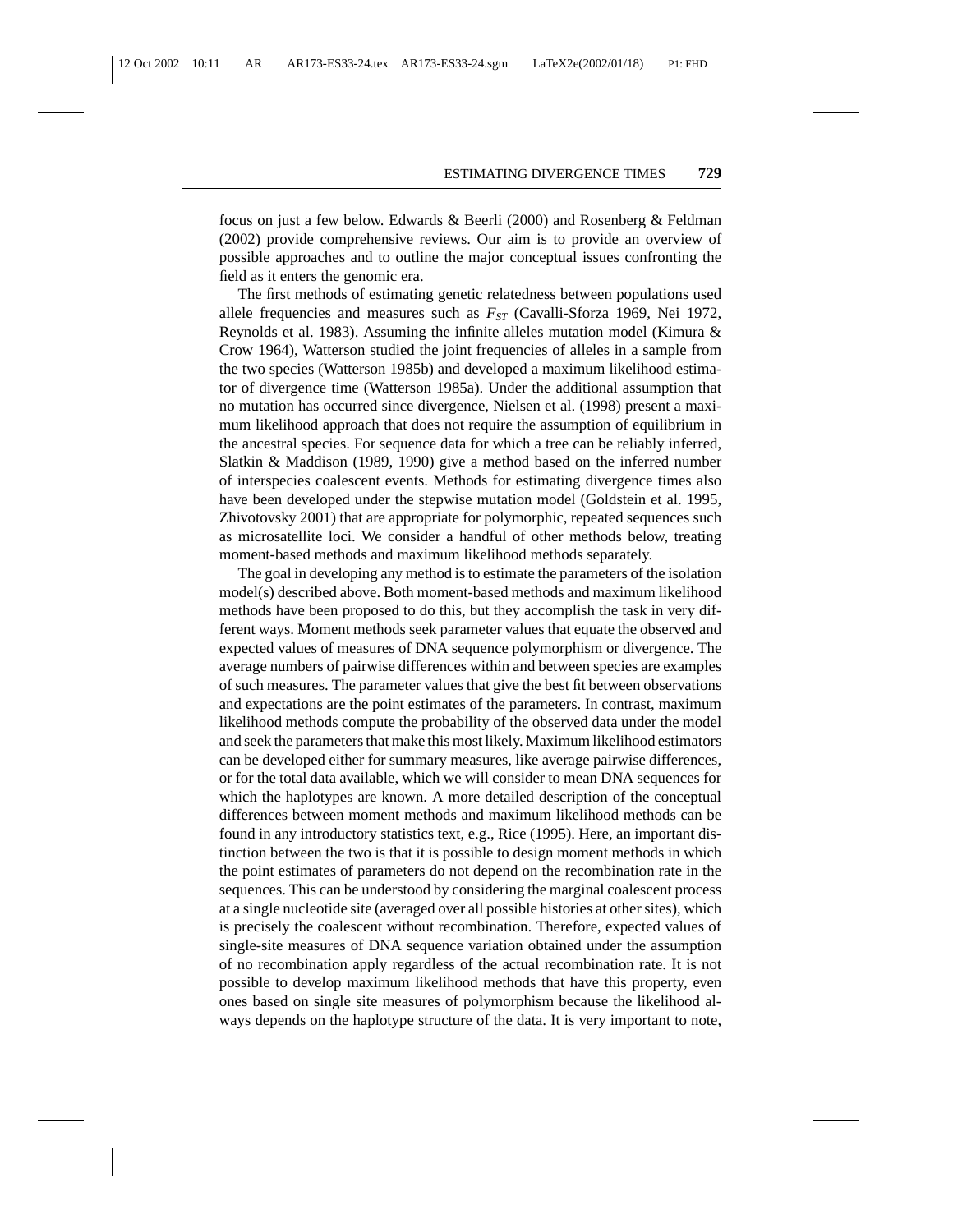however, that measures of statistical confidence or significance will depend on the recombination rate under both kinds of methods.

**MOMENT METHODS** A naïve moment-based estimate of the divergence time between two species would be to count (or estimate) the number of differences between a pair of DNA sequences, one from each species, and then to equate this with the value  $2ut$ , where  $t$  is the species divergence time. If more than one sequence is sampled from each species, the average number of interspecific differences between pairs of sequences could be used. As already noted, the problem with this approach is that gene divergences predate species divergences (see Figure 4), sometimes by a large amount. Thus, this naïve estimate will be biased; it will be larger than the true divergence time. Nei & Li (1979) noted this and proposed to correct for the ancestral portion of the observed divergence using an estimate from the descendant species. The net nucleotide difference,  $d = d_{XY} - (d_X + d_Y)/2$ , subtracts the average of the intraspecific pairwise differences from the observed interspecific value. If all the species are of the same size  $(N_1 = N_2 = N_A)$ , then the expected value of *d* is equal to 2*ut*, and the method is unbiased. If the species are diverged enough that reciprocal monophyly of samples is guaranteed, the method will be unbiased as long as the size of the ancestral species is equal to the average of the sizes of the two descendant species:  $N_A = (N_1 + N_2)/2$ (Hudson et al. 1987). Because average pairwise differences do not depend on the haplotype structure of the data, but only on the allele frequencies at variable sites—e.g., see Tajima (1989) and Fu (1995)—point estimates of divergence times made by this method do not depend on any assumptions about recombination. In contrast, confidence limits will depend on the rate of recombination. Takahata & Nei (1985) have studied the variance of net nucleotide differences assuming no recombination.

When just a single gene copy is available from each species, the above method could not be applied because there would not be any intraspecies sequence comparisons. However, for the case when such data are available for many loci, Takahata (1986) proposed to use the mean and variance of differences among loci to estimate the divergence time and the ancestral effective size, i.e.,  $\theta_A$ . As with  $d_{XY}$  above, the mean will not depend on the recombination rate. The variance, however, does, and Takahata used the variance expected among loci if there is no recombination within loci and free recombination between them. Thus, this is an example of a moment method in which the point estimates do depend on an assumption about recombination. This same framework was later used to implement a maximum likelihood method of inferring divergence times and ancestral population sizes (see below) (Takahata et al. 1995, Takahata & Satta 1997).

Another moment method in which the point estimates of parameters do not require any assumption about the rate of recombination is the segregating sites method of Wakeley & Hey (1997). In this method, every segregating site in a sample of multiple gene copies from both species is put into one of four mutually exclusive categories (shared, fixed, and exclusive in species 1 or in species 2). These counts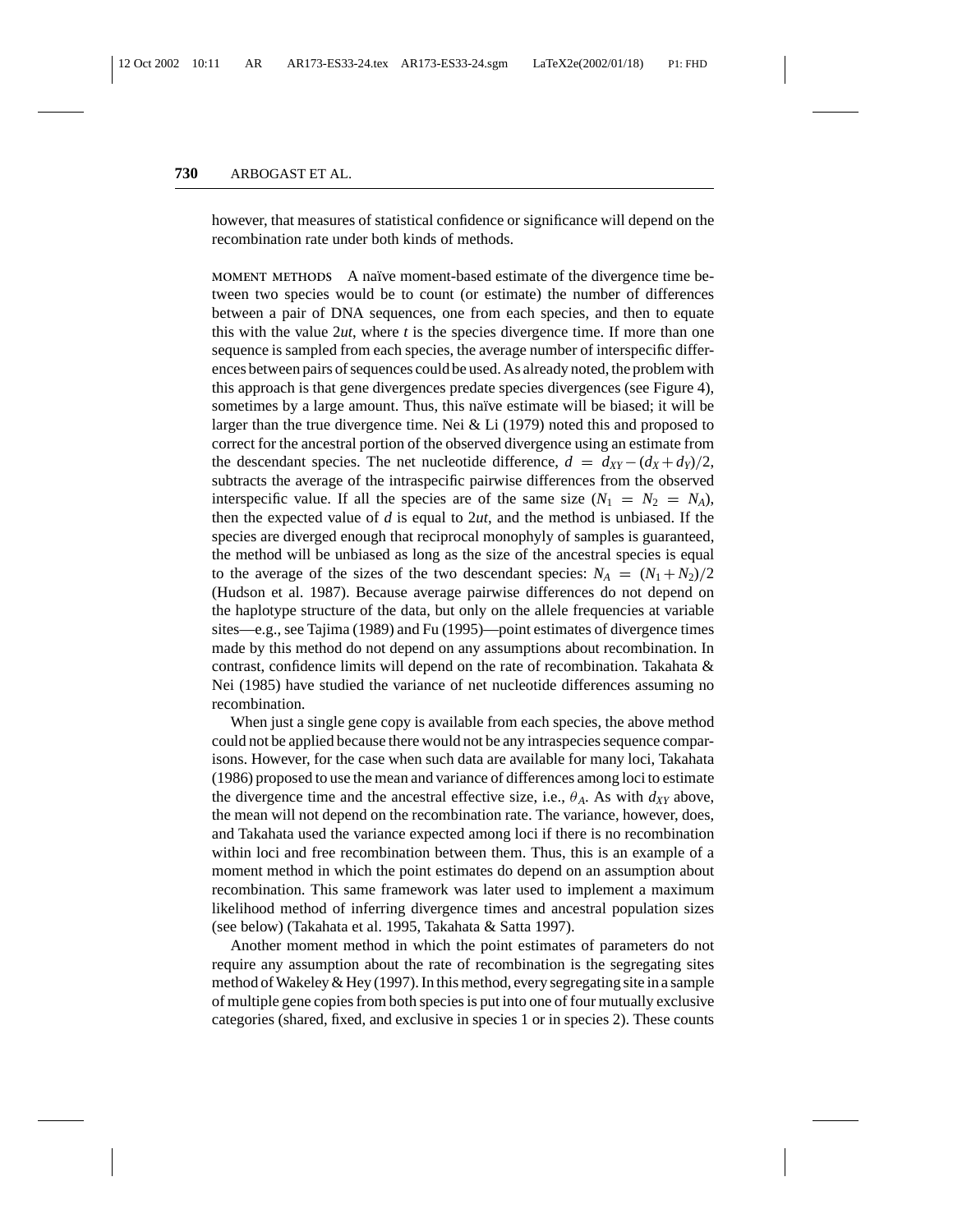are then set equal to the theoretical expectations that depend on  $\theta_1$ ,  $\theta_2$ ,  $\theta_A$ , and  $\tau = 2ut$ . Approximate confidence limits can be generated using simulations if an estimate of the recombination rate at each locus is available. The method performs best when data come from many loci or there is a lot of intralocus recombination, in which case the segregating site counts will tend to be close to their expected values. It performs worst when data are from a single nonrecombining locus owing to the strong correlations of allele frequencies at different sites imposed by the single genealogy, which all sites share. An advantage of this method over the method of net pairwise differences and other methods (Hudson et al. 1987) is that it does not constrain the relationship between  $\theta_1$ ,  $\theta_2$ , and  $\theta_A$ ; all three can be estimated in addition to the divergence time (Wang et al. 1997).

**MAXIMUM LIKELIHOOD METHODS** Takahata et al. (1995) and Takahata & Satta (1997) turned the mean and variance approach for samples of single gene copies from two species at many loci (Takahata 1986) into an analytical maximum likelihood method. This method uses an expression for the probability generating function of the number of pairwise differences under the isolation model, which was obtained under the assumption of no intralocus recombination. Yang (1997) further extended the method to account for substitution rate variation among loci, and Edwards & Beerli (2000) allowed for finite sites, rather than infinite sites, mutation. Because of the sample size (one from each species), in this case it is relatively easy to envision the effect of recombination. Recombination will break up the sequences ancestral to the sample (Hudson 1983a) so that different segments of a single chromosome sampled today will be located on a number of different chromosomes at the time of divergence (Wiuf & Hein 1997). This decreases the correlation in ancestry among segments of a locus, which will make narrower (i.e., have a smaller variance) the distribution of the number of differences than if recombination is absent; e.g., see Figure 2 in Hudson (1990). Note that, technically, this is a violation of the assumptions of the maximum likelihood methods of estimating ancient divergence times but one that is not expected to compromise accuracy if the divergence time is long relative to the size of the ancestral species.

Two other methods that also assume no intralocus recombination, but which use full haplotype data in samples of multiple sequences from two closely related species, are the Markov Chain Monte Carlo (MCMC) methods of Nielsen (1998) and Nielsen & Wakeley (2001). Simulation-based methods like MCMC are rapidly becoming the methods of choice for computation of likelihoods and posterior distributions. Except for very small data sets, it is not possible to calculate the distributions of parameters for the full data analytically, which is the probability of the observed data under the model (including parameter values). One strategy for computing the likelihood is to condition on the genealogy of the sample, that is, to compute the likelihood given the genealogy and sum this over all possible genealogies weighted by their probabilities under the model. This is attractive because the likelihood of the data given the genealogy is easy to compute but is impossible either analytically or using simulations because the space of genealogies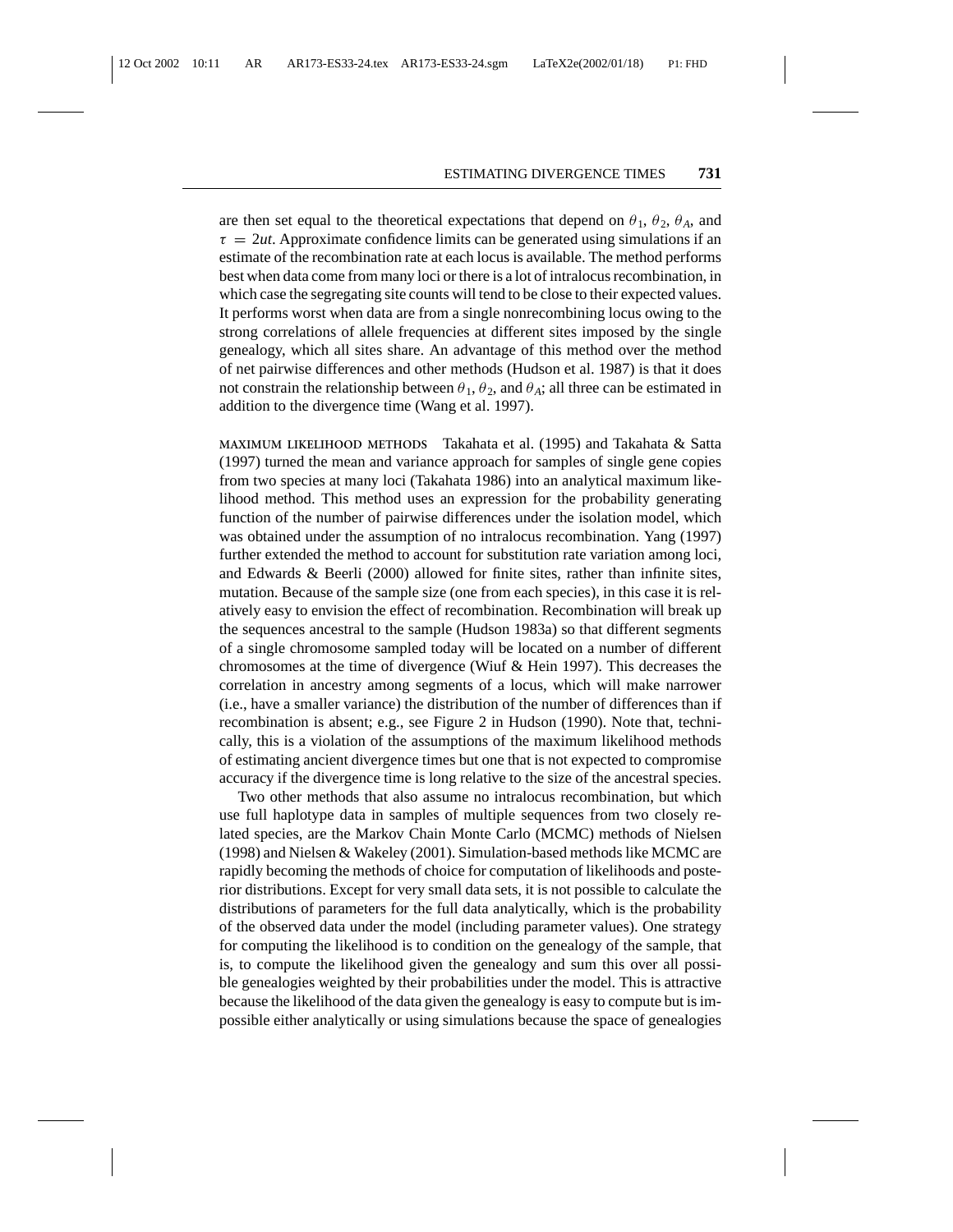is too large. The only viable approach to the problem when it is stated in this manner is to try to focus the sampling of genealogies on those that contribute most to the likelihood. A few different methods of focusing on the important parts of the space of genealogies by "integrating" over them have been proposed (Griffiths & Tavaré 1994, Kuhner et al. 1995, Griffiths & Tavaré 1996), but this is still a very active field of research. Under the assumption of infinite sites mutation without recombination, Nielsen (1998) extended the single-population method of Griffiths  $&$  Tavaré (1994) to the two species isolation model where all population sizes are the same. Nielsen & Wakeley (2001) further extended the method to allow for different population sizes and for migration to occur between the two species.

#### **PROBLEMS FOR THE FUTURE**

#### **Microevolutionary Clocks**

We have entered an age in which the accumulation of large multilocus DNA sequences data sets will likely become the norm. At present, the number of loci that are typically brought to bear on a phylogeographic or divergence time estimation problem is still small, frequently less than five, although in *Drosophila* some recent studies have gathered more than ten loci in closely related species groups (Kliman et al. 2000, Machado et al. 2001). Though this is certainly an improvement over single locus studies, the number of loci that are typically required to estimate a particular recent divergence with confidence can be large (Edwards & Beerli 2000). It is only in humans, where the number of loci available for some purposes is now in the millions (The International SNP Map Working Group 2001) that such sampling is possible at present.

Although we may soon have enough data to make sound inferences under quite complicated historical (gene flow, changes in population size, etc.) and mutational (finite sites, recombination) models, the analytical framework for utilizing such data has yet to be fully developed. One major issue for the future is to provide efficient methods for combining information from nuclear and mitochondrial genomes, as well as the sex chromosomes. All of these chromosome sets have different population sizes and modes of inheritance and hence different population dynamics, which will affect estimates of divergence time. Under certain assumptions, such as equal sex ratios and similar patterns of migration between the sexes, it is likely that efficient methods for combining these diverse data sets can be developed; e.g., see Wang et al. (1997).

Both moment-based methods and full-data maximum likelihood methods are likely to play important roles in the future. For complicated histories, moment methods will be computationally feasible and will give unbiased estimates from large data sets in which intragenic recombination is present, probably long before maximum likelihood methods that can deal effectively with arbitrary recombination will be developed. Though nearly everyone would agree that maximum likelihood methods are preferable to moment methods, assuming both are feasible,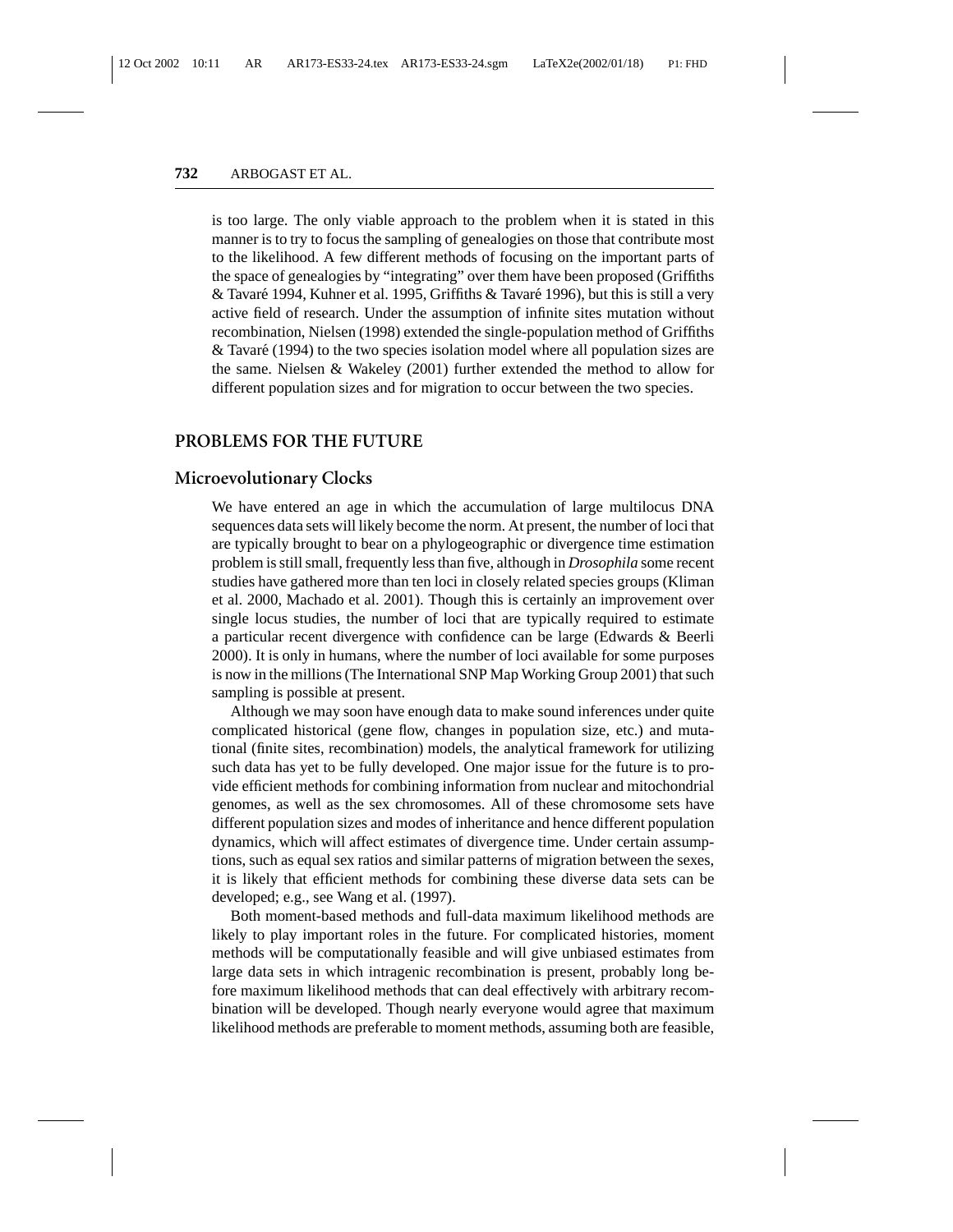a further point to consider is that almost nothing is known about how demographic history is manifest in the complicated divergence and linkage patterns of DNA sequence data. Thus, the development of sufficient statistics for DNA sequence data in the context of complicated historical models would be a particularly useful contribution to the field.

### **Macroevolutionary Clocks**

The recent models of Sanderson (1997, 2002), Huelsenbeck et al. (2000), and others (Takezaki et al. 1995, Rambaut & Bromham 1998, Thorne et al. 1998) represent promising new advances in the measurement of absolute and relative rates of molecular evolution on phylogenetic trees. These models range from parametric to semiparametric and nonparametric, and as such they provide a much fuller account of all sources of error than in previous models. In addition, they provide robust statistical tests, several in the context of maximum likelihood, for asking whether rates of evolution are uniform or variable across a tree. As discussed above, the computational advantages of Bayesian approaches will likely lead to their increased use in studies aimed at estimating dates of divergence from molecular data. An important project for the future is the incorporation of uncertainty in fossil divergence times into molecular divergence time estimates, something that should be readily possible with some recent models, i.e., Huelsenbeck et al. (2000). Paleobiological methods for estimating confidence limits on times of clade origins are improving and should prove a useful complement to molecular evolutionary models.

#### **CONCLUSIONS**

The topics outlined in our review underscore the many complex, and often interrelated, issues involved in estimating times of evolutionary divergence from molecular data. In many ways the task of estimating dates of divergence has become increasingly more challenging as our knowledge and sophistication has increased; whereas estimating divergence times once seemed fairly straightforward and simple, we now have a much better appreciation of the variety of pitfalls that exist. Still, researchers should be encouraged by the many recent theoretical and computational advances that provide powerful new tools for detecting and avoiding these pitfalls. Future computational and theoretical advances, in both the phylogenetic and population genetic contexts, promise to greatly enhance our ability to accurately estimate dates of divergence from molecular data while also contributing importantly to our understanding of evolutionary processes on the molecular and organismal levels.

#### **AKNOWLEDGMENTS**

This work was supported in part by grants from the National Science Foundation (NSF) to J. Wakeley (DEB-9815367 and DEB-0133760) and S.V. Edwards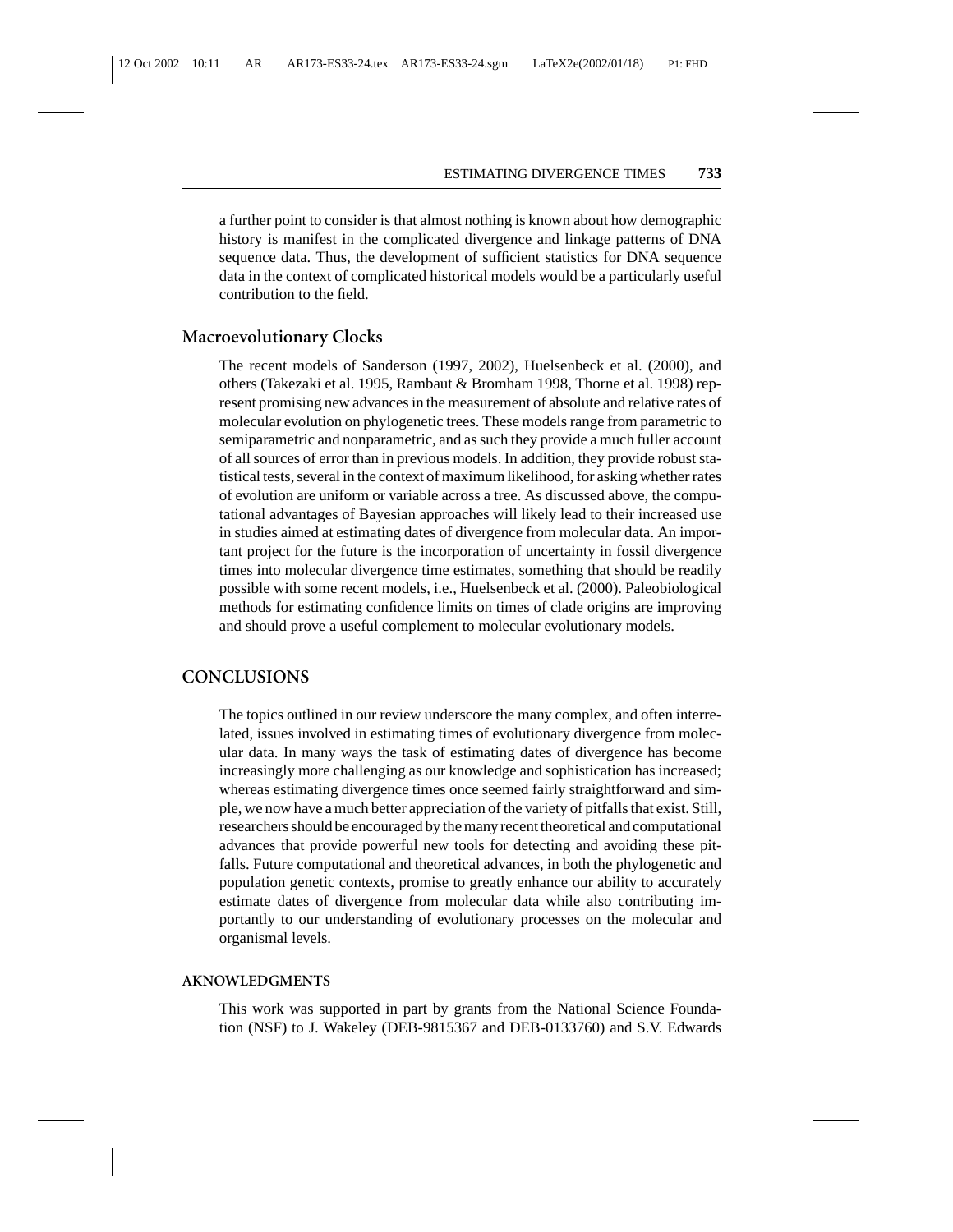(DEB-9977039 and DEB-0129487). Peter Beerli was supported in part by NSF grant DEB-9815650 and National Institutes of Health (NIH) grants GM-51929 and HG-01989, all awarded to J. Felsenstein. We thank Yoko Satta for helpful discussions on the manuscript.

#### **The** *Annual Review of Ecology and Systematics* **is online at http://ecolsys.annualreviews.org**

#### **LITERATURE CITED**

- Aguadé M. 1999. Positive selection drives the evolution of the ACp29AB accessory gland protein in *Drosophila*. *Genetics* 152:543–51
- Akaike H. 1974. A new look at the statistical model identification. *IEEE Trans. Autom. Contr.* 19:716–23
- Aldous DJ. 1985. Exchangeability and related topics. In *Ecole d'Ete de Probabilites de Saint-Flour XII—1983*, ed. A Dold, B Eckmann, pp. 1–198. Berlin: Springer
- Arbogast BS, Slowinski JB. 1998. Pleistocene speciation and the mitochondrial DNA clock. *Science* 282:1955a
- Arnason U, Gullberg A, Burguete AS, Janke A. 2000. Molecular estimates of primate divergences and new hypotheses for primate dispersal and the origin of modern humans. *Hereditas* 133:217–28
- Arnason U, Gullberg A, Janke A. 1998. Molecular timing of primate divergences as estimated by two nonprimate calibration points. *J. Mol. Evol.* 47:718–27
- Arnason U, Gullberg A, Janke A, Xu X. 1996. Pattern and timing of evolutionary divergences among hominoids based on analyses of complete mtDNAs. *J. Mol. Evol.* 43:650– 61
- Avise JC. 1991. Ten unorthodox perspectives on evolution prompted by comparative population genetic findings on mitochondrial DNA. *Annu. Rev. Genet.* 25:45–69
- Avise JC, Arnold J, Ball RM, Bermingham E, Lamb T, et al. 1987. Intraspecific phylogeography: the mitochondrial DNA bridge between population genetics and systematics. *Annu. Rev. Ecol. Syst.* 18:489–522

Awadalla P, Eyre-Walker A, Smith JM. 1999.

Linkage disequilibrium and recombination in hominid mitochondrial DNA. *Science* 286:2524–25

- Ayala FJ. 1997. Vagaries of the molecular clock. *Proc. Natl. Acad. Sci. USA* 94:7776–83
- Baldwin B, Sanderson M. 1998. Age and rate of diversification of the Hawaiian silversword alliance. *Proc. Natl. Acad. Sci. USA* 95:9402–6
- Barton NH, Wilson I. 1995. Genealogies and geography. *Philos. Trans. R. Soc. B* 349:49– 59
- Bermingham E, Rohwer S, Freeman S, Wood C. 1992. Vicariance biogeography in the Pleistocene and speciation in North American wood warblers: a test of Mengel's model. *Proc. Natl. Acad. Sci. USA* 89:6624–28
- Bodmer W, Cavalli-Sforza L. 1968. A migration matrix model for the study of random genetic drift. *Genetics* 59:565–92
- Bromham L, Rambaut A, Fortey R, Cooper A, Penny D. 1998. Testing the Cambrian explosion hypothesis by using a molecular dating technique. *Proc. Natl. Acad. Sci. USA* 95:12386–89
- Brown W Jr, George M Jr, Wilson AC. 1979. Rapid evolution of animal mitochondrial DNA. *Proc. Natl. Acad. Sci. USA* 76:1967– 71
- Brown W, Prager EM, Wang A, Wilson AC. 1982. Mitochondrial DNA sequences of primates: tempo and mode of evolution. *J. Mol. Evol.* 18:225–39
- Buckley T, Simon C, Chamb G. 2001. Exploring among-site rate variation models in a maximum likelihood framework using empirical data: effects of model assumptions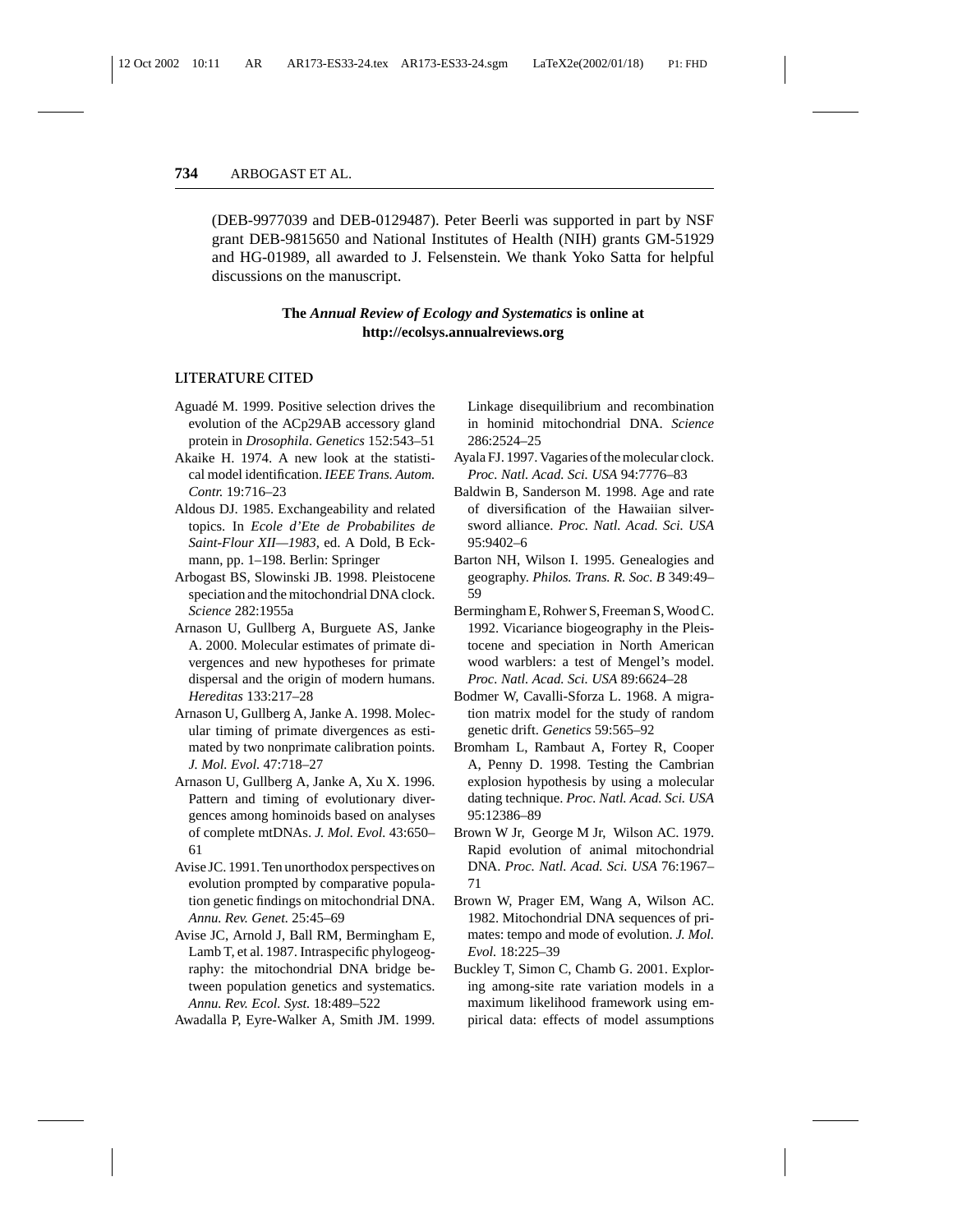on estimates of topology, branch lengths and bootstrap support. *Syst. Biol.* 50:67– 86

- Cann RL, Stoneking M, Wilson AC. 1987. Mitochondrial DNA and human evolution. *Nature* 325:31–36
- Cannings C. 1974. The latent roots of certain Markov chains arising in genetics: a new approach. I. Haploid models. *Adv. Appl. Prob.* 6:260–90
- Cavalli-Sforza LL. 1969. Human diversity. *Proc. 12th Int. Congr. Genet.* 2:405–16
- Chen FC, Li WH. 2001. Genomic divergences between humans and other hominoids and the effective population size of the common ancestor of humans and chimpanzees. *Am. J. Hum. Genet.* 68:444–56
- Cooper A, Penny D. 1997. Mass survival of birds across the Cretaceous-Tertiary boundary: molecular evidence. *Science* 275:1109– 13
- Donnelly P, Tavaré S. 1995. Coalescents and genealogical structure under neutrality. *Annu. Rev. Genet.* 29:401–21
- Doolittle R, Feng D, Tsang S, Cho G, Little E. 1996. Determining divergence times of the major kingdoms of living organisms with a protein clock. *Science* 271:470–77
- Edwards SV, Beerli P. 2000. Perspective: gene divergence, population divergence, and the variance in coalescence time in phylogeographic studies. *Evolution* 54:1839–54
- Edwards SV, Chesnut K, Satta Y, Wakeland EK. 1997. Ancestral polymorphism of *Mhc* class II genes in mice: implications for balancing selection and the mammalian molecular clock. *Genetics* 146:655–68
- Ellegren H. 2000. Microsatellite mutations in the germ line: implications for evolutionary inference. *Trends Genet.* 16:551–58
- Eyre-Walker A, Awadalla P. 2001. Does human mtDNA recombine? *J. Mol. Evol.* 53:430–35
- Felsenstein J. 1988. Phylogenies and quantitative characters. *Annu. Rev. Ecol. Syst.* 19:445–71
- Figueroa F, Gunther E, Klein J. 1988. MHC polymorphism predating speciation. *Nature* 335:265–67
- Fisher RA. 1930. *The Genetical Theory of Natural Selection*. Oxford, UK: Clarendon
- Fu X-Y. 1995. Statistical properties of segregating sites. *Theoret. Pop. Biol.* 48:172–97
- Gaut B, Lewis P. 1995. Success of maximum likelihood in the four-taxon case. *Mol. Biol. Evol.* 12:152–62
- Gillespie JH. 1991. *The Causes of Molecular Evolution*. New York: Oxford Univ. Press. 352 pp.
- Gillespie JH, Langley CH. 1979. Are evolutionary rates really variable? *J. Mol. Evol.* 13:27– 34
- Givnish T, Sytsma K, ed. 1997. *Molecular Evolution and Adaptive Radiation*. New York: Cambridge Univ. Press
- Goldman N. 1993. Statistical tests of models of DNA substitution. *J. Mol. Evol.* 36:182– 98
- Goldstein DB, Ruiz Linares A, Cavalli-Sforza LL, Feldman MW. 1995. Genetic absolute dating based on microsatellites and the origin of modern humans. *Proc. Natl. Acad. Sci. USA* 92:6723–27
- Griffiths RC, Tavaré S. 1994. Ancestral inference in population genetics. *Stat. Sci.* 9:307– 19
- Griffiths RC, Tavaré S. 1996. Monte Carlo inference methods in population genetics. *Math. Comput. Model.* 23:141–58
- Hare M. 2001. Prospects for nuclear gene phylogeography. *Trends Ecol. Evol.* 16:700–6
- Harpending HC, Batzer MA, Gurven M, Jorde LB, Rogers AR, Sherry ST. 1998. Genetic traces of ancient demography. *Proc. Natl. Acad. Sci. USA* 95:1961–67
- Hasegawa M, Kishino H, Yano T. 1985. Dating of the human-ape splitting by a molecular clock of mitochondrial DNA. *J. Mol. Evol.* 21:160–74
- Hedges SB, Chen H, Kumar S, Wang DY, Thompson AS, Watanabe H. 2001. A genomic timescale for the origin of eukaryotes. *BMC Evol. Biol.* 1:4
- Hedges SB, Parker PH, Sibley CG, Kumar S. 1996. Continental breakup and the ordinal diversification of birds and mammals. *Nature* 381:226–29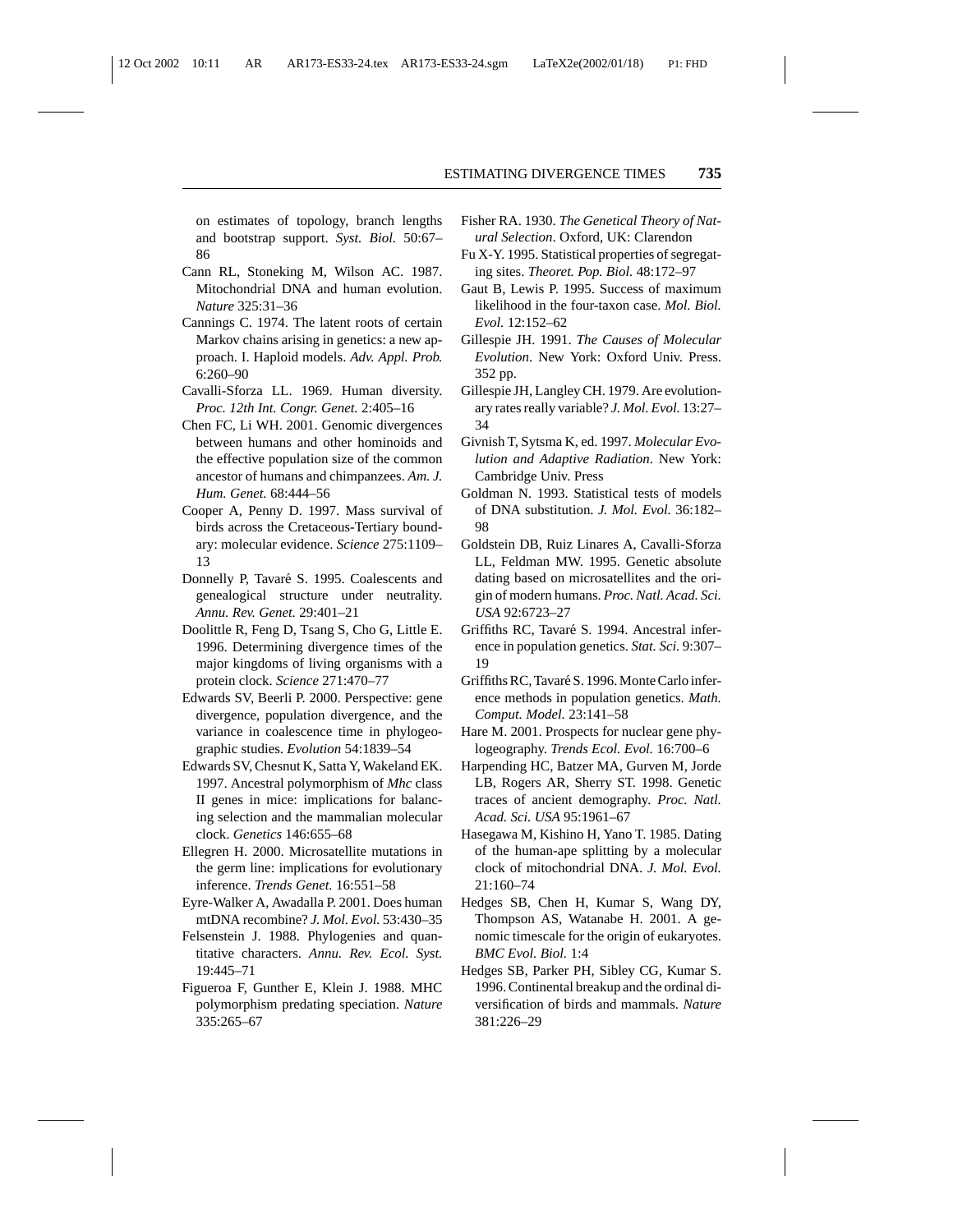- Hennig W. 1966. *Phylogenetic Systematics*. Urbana: Univ. Ill. Press
- Hey J. 1991. A multi-dimensional coalescent process applied to multi-allelic selection models and migration models. *Theoret. Pop. Biol.* 39:30–48
- Hillis DM, Mable BK, Moritz C. 1996. Applications of molecular systematics: the state of the field and a look to the future. In *Molecular Systematics*, ed. D Hillis, C Moritz, BK Mable, pp. 515–43. Sunderland, MA: Sinauer
- Hudson RR. 1983a. Properties of a neutral allele model with intragenic recombination. *Theoret. Pop. Biol.* 23:183–201
- Hudson RR. 1983b. Testing the constant-rate neutral allele model with protein sequence data. *Evolution* 37:203–17
- Hudson RR. 1990. Gene genealogies and the coalescent process. *Oxford Surv. Evol. Biol.*  $7:1–44$
- Hudson RR, Kaplan NL. 1985. Statistical properties of the number of recombination events in the history of a sample of DNA sequences. *Genetics* 111:147–64
- Hudson RR, Kreitman M, Aguadé M. 1987. A test of neutral molecular evolution based on nucleotide data. *Genetics* 116:153–59
- Huelsenbeck JP, Larget B, Swofford D. 2000. A compound Poisson process for relaxing the molecular clock. *Genetics* 154:1879–92
- Huelsenbeck JP, Rannala B. 1997. Phylogenetic methods come of age: testing hypotheses in an evolutionary context. *Science* 276:227–32
- Huelsenbeck JP, Ronquist F. 2001. MRBAY-ES: Bayesian inference of phylogenetic trees. *Bioinformatics* 17:754–55
- Huelsenbeck JP, Ronquist F, Nielsen R, Bollback P. 2001. Bayesian inference of phylogeny and its impact on evolutionary biology. *Science* 294:2310–14
- Hurst L, Ellegren H. 1998. Sex biases in the mutation rate. *Trends Genet.* 14:446–52
- Jukes TH, Cantor CR. 1969. Evolution of protein molecules. In *Mammalian Protein Metabolism*, ed. HN Munro, pp. 21–132. New York: Academic
- Ke Y, Su B, Song X, Lu D, Chen L, et al.

2001. African origin of modern humans in East Asia: a tale of 12,000 Y chromosomes. *Science* 292:1151–53

- Kimura M, Crow JF. 1964. The number of alleles that can be maintained in a finite population. *Genetics* 49:725–38
- Kimura M, Weiss GH. 1964. The stepping stone model of population structure and the decrease of genetic correlation with distance. *Genetics* 49:561–76
- Kingman JFC. 1982a. The coalescent. *Stochastic Process. Appl.* 13:235–48
- Kingman JFC. 1982b. Exchangeability and the evolution of large populations. In *Exchangeability in Probability and Statistics*, ed. G Koch, F Spizzichino, pp. 97–112. Amsterdam: North-Holland
- Kingman JFC. 1982c. On the genealogy of large populations. *J. Appl. Prob.* 19A:27–43
- Klicka J, Zink RM. 1997. The importance of recent ice ages in speciation: a failed paradigm. *Science* 277:1666–69
- Kliman RM, Andolfatto P, Coyne JA, Depaulis F, Kreitman M, et al. 2000. The population genetics of the origin and divergence of the *Drosophila simulans* complex species. *Genetics* 156:1913–31
- Knowles LL, Futuyma DJ, Eanes WF, Rannala B. 1999. Insight into speciation from historical demography in the phytophagous beetle genus *Ophraella*. *Evolution* 53:1846–56
- Kuhner MK, Yamato J, Felsenstein J. 1995. Estimating effective population size and mutation rate from sequence data using Metropolis-Hastings sampling. *Genetics* 140: 1421–30
- Kuhner MK, Yamato J, Felsenstein J. 1998. Maximum likelihood estimation of population growth rates based on the coalescent. *Genetics* 149:429–34
- Lawlor DA, Ward FE, Ennis PD, Jackson AP, Parham P. 1988. HLA-A and B polymorphisms predate the divergence of humans and chimpanzees. *Nature* 335:268–71
- Lee Y, Ohta T, Vacquier VD. 1995. Positive selection is a general phenomenon in the evolution of abalone sperm lysin. *Mol. Biol. Evol.* 6:424–35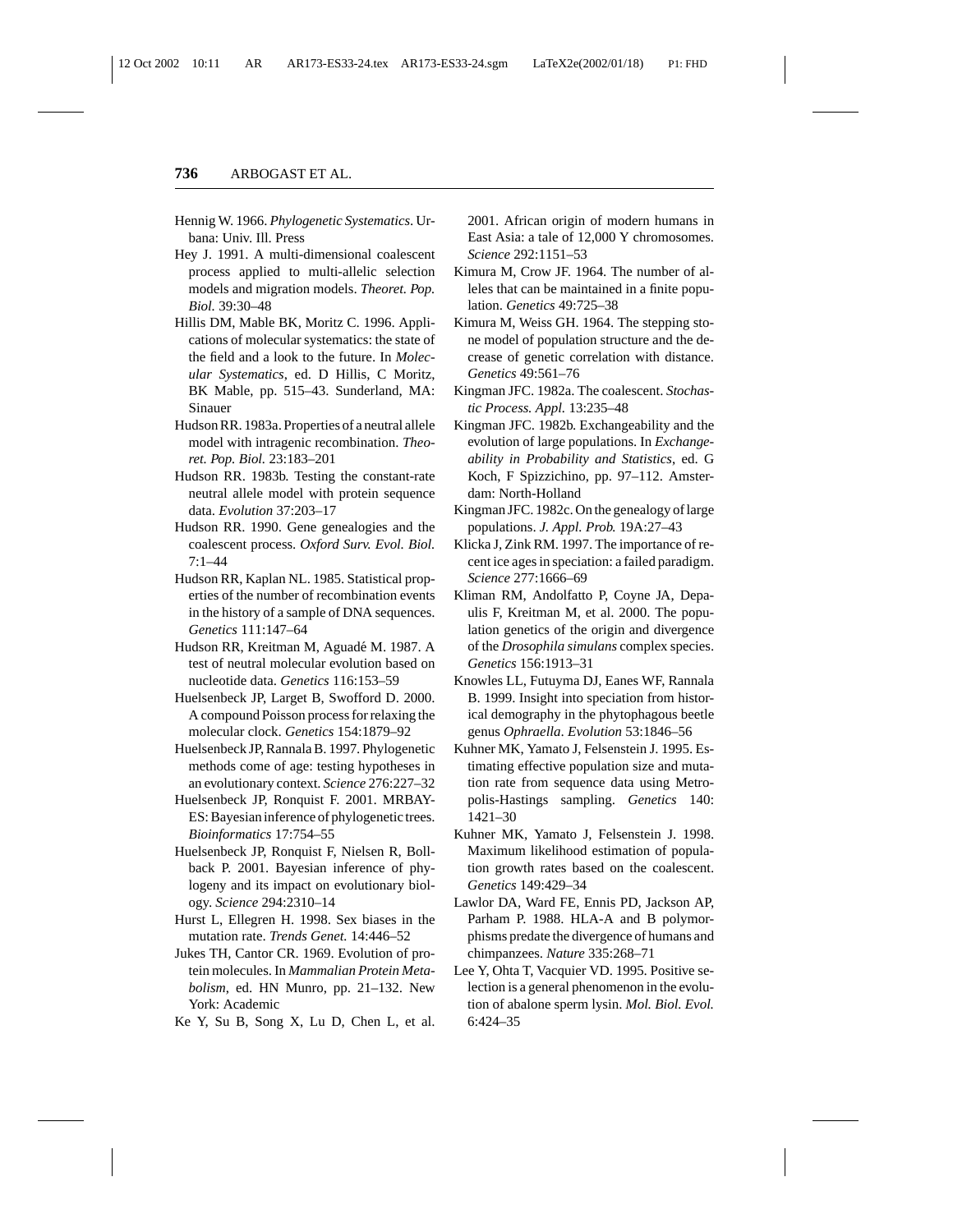- Li W-H. 1976. Distribution of nucleotide difference between two randomly chosen cistrons in a subdivided population: the finite island model. *Theoret. Pop. Biol.* 10:303–8
- Li W-H. 1997. *Molecular Evolution*. Sunderland, MA: Sinauer. 432 pp.
- Li YJ, Satta Y, Takahata N. 1999. Paleodemography of the *Drosophila melanogaster* subgroup: application of the maximum likelihood method. *Genes Genet. Syst.* 74:117– 27
- Machado CA, Kliman RM, Markert JA, Hey J. 2002. Inferring the history of speciation from multilocus DNA sequence data: the case of *Drosophila pseudoobscura* and close relatives. *Mol. Biol. Evol.* 19:472–88
- Maddison WP. 1997. Gene trees in species trees. *Syst. Biol.* 46:523–36
- Martin AP, Palumbi SR. 1993. Body size, metabolic rate, generation time and the molecular clock. *Proc. Natl. Acad. Sci. USA* 90:4087– 91
- Mayer WE, Jonker J, Klein D, Ivanyi P, van Seventer G, Klein J. 1988. Nucleotide sequences of chimpanzee MHC class I alleles: evidence for a trans-species mode of evolution. *EMBO J.* 7:2765–74
- McConnell TJ, Talbot WS, McInode RA, Wakeland EK. 1988. The origin of MHC class II gene polymorphism within the genus *Mus. Nat.* 332:651–54
- Metz EC, Palumbi SR. 1996. Positive selection and sequence rearrangements generate extensive polymorphism in the gamete recognition protein bindin. *Mol. Biol. Evol.* 13:397– 406
- Moran PAP. 1958. Random processes in genetics. *Proc. Camb. Phil. Soc.* 54:60–71
- Morozov P, Sitnikova T, Churchhill G, Ayala F, Rzhetsky A. 2000. A new method for characterizing replacment rate variation in molecular sequences: application of the Fourier and Wavelet models to *Drosophila* and mammalian proteins. *Genetics* 154:381–95
- Nei M. 1972. Genetic distance between populations. *Am. Nat.* 105:385–98
- Nei M, Li W-H. 1979. Mathematical model for studying genetic variation in terms of restric-

tion endonucleases. *Proc. Natl. Acad. Sci. USA* 76:5269–73

- Nei M, Takahata N. 1993. Effective population size, genetic diversity, and coalescence time in subdivided populations. *J. Mol. Evol.* 37:240–44
- Nielsen R. 1998. Maximum likelihood estimation of population divergence times and population phylogenies under the infinite sites model. *Theor. Pop. Biol.* 53:143–51
- Nielsen R, Mountain JL, Huelsenbeck JP, Slatkin M. 1998. Maximum likelihood estimation of population divergence times and population phylogeny in models without mutation. *Evolution* 52:669–77
- Nielsen R, Wakeley J. 2001. Distinguishing migration from isolation: a Markov Chain Monte Carlo approach. *Genetics* 158:885– 96
- Nordborg M. 2001. Coalescent theory. In *Handbook of Statistical Genetics*, ed. DJ Balding, MJ Bishop, C Cannings. Chichester, UK: Wiley
- Ochman H, Wilson AC. 1987. Evolution in bacteria: evidence for a universal substitution rate in cellular genomes. *J. Mol. Evol.* 26:74– 86
- Pamilo P, Nei M. 1988. The relationships between gene trees and species trees. *Mol. Biol. Evol.* 5:568–83
- Parsch J, Meiklejohn CD, Hartl DL. 2001. Patterns of DNA sequence variation suggest the recent action of positive selection in the *janus-ocnus* region of *Drosophila simulans*. *Genetics* 159:647–57
- Pluzhnikov A, Donnelly P. 1996. Optimal sequencing strategies for surveying molecular genetic diversity. *Genetics* 144:1247–62
- Posada D, Crandall KA. 1998. MODELTEST: testing the model of DNA substitution.*Bioinformatics* 14:817–18
- Posada D, Crandall KA. 2001. Selecting the best-fit model of nucleotide substitution. *Syst. Biol.* 50:580–601
- Rambaut A, Bromham L. 1998. Estimating divergence dates from molecular sequences. *Mol. Biol. Evol.* 15:442–48
- Rand DM. 1994. Thermal habit, metabolic rate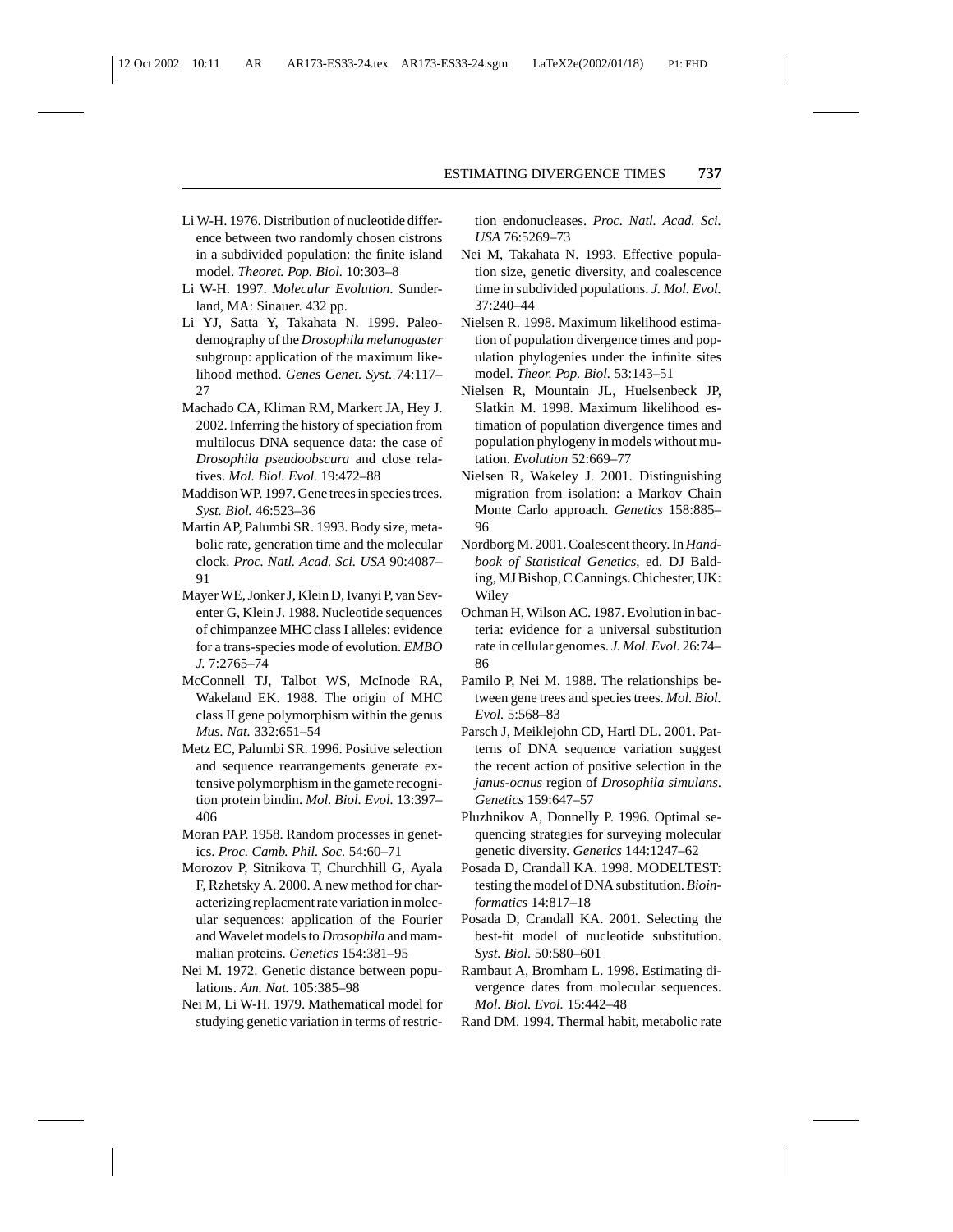and the evolution of mitochondrial DNA. *Trends Ecol. Evol.* 9:125–31

- Reynolds J, Weir BS, Cockerham CC. 1983. Estimation of the co-ancestry coefficient basis for a short term genetic distance. *Genetics* 105:767–79
- Rice JA. 1995. *Mathematical Statistics and Data Analysis*. Belmont, CA: Duxbury
- Richardson J, Weitz F, Fay M, Cronk Q, Linder H, et al. 2001. Rapid and recent origin of species richness in the Cape flora of South Africa. *Nature* 412:181–83
- Rodriguez F, Oliver JL, Marin A, Medina J. 1990. The general stochastic model of nucleotide substitution. *J. Theor. Biol.* 142: 485–501
- Rosenberg NA, Feldman MW. 2002. The relationship between coalescence times and population divergence times. In *Modern Developments in Theoretical Population Genetics*, ed. MW Slatkin, M Veuille. Oxford, UK: Oxford Univ. Press
- Sanderson MJ. 1997. A nonparametric approach to estimating divergence times in the absence of rate constancy. *Mol. Biol. Evol.* 14:1218–31
- Sanderson MJ. 2002. Estimating absolute rates of molecular evolution and divergence times: a penalized likelihood approach. *Mol. Biol. Evol.* 19:101–9
- Sanderson MJ, Kim J. 2000. Parametric phylogenetics? *Syst. Biol.* 49:817–29
- Sawyer SA, Hartl DL. 1992. Population genetics of polymorphism and divergence. *Genetics* 132:1161–76
- Schierup MH, Hein J. 2000. Recombination and the molecular clock. *Mol. Biol. Evol.* 17:1578–79
- Schluter D. 2000. *The Ecology of Adaptive Radiation*. Oxford, UK: Oxford Univ. Press. 296 pp.
- Schwartz G. 1978. Estimating the dimensions of a model. *Ann. Stat.* 6:461–64
- Sherry ST, Rogers AR, Harpending H, Soodyall H, Jenkins T, Stoneking M. 1994. Mismatch distributions of mtDNA reveal recent human population expansions. *Hum. Biol.* 66:761–75
- Slatkin M. 1985. Gene flow in natural populations. *Annu. Rev. Ecol. Syst.* 16:393–430
- Slatkin M. 1987. Gene flow and the geographic structure of natural populations. *Science* 236:787–92
- Slatkin M. 1991. Inbreeding coefficients and coalescence times. *Genet. Res., Camb.* 58: 167–75
- Slatkin M, Maddison WP. 1989. A cladistic measure of gene flow inferred from the phylogenies of alleles. *Genetics* 123:603–13
- Slatkin M, Maddison WP. 1990. Detecting isolation by distance using phylogenies of genes. *Genetics* 126:249–60
- Slowinski JB, Arbogast BS. 1999. Is there an inverse relationship between body size and the rate of molecular evolution. *Syst. Biol.* 48:396–99
- Steel MA, Cooper AC, Penny D. 1996. Confidence intervals for the divergence time of two clades. *Syst. Biol.* 45:127–34
- Suchard M, Weiss R, Sinsheimer J. 2001. Bayesian selection of continuous-time Markov chain evolutionary models. *Mol. Biol. Evol.* 18:1001–13
- Sullivan J, Holsinger K, Simon C. 1996. The effect of topology on estimates of among-site rate variation. *J. Mol. Evol.* 42:308–12
- Sullivan J, Swofford D. 2001. Should we use model-based methods for phylogenetic inference when we know that assumptions about among-site rate variation and nucleotide substitution pattern are violated? *Syst. Biol.* 50:723–29
- Swofford D. 1998. *PAUP*∗*: Phylogenetic Analysis Using Parsimony (*∗*and Other Methods). Version 4.0*. Sunderland, MA: Sinauer
- Swofford D, Olsen G, Waddell P, Hillis D. 1996. Phylogenetic inference. In *Molecular Systematics*, ed. D Hillis, C Mortiz, BK Mable, pp. 407–514. Sunderland, MA: Sinauer
- Tajima F. 1983. Evolutionary relationship of DNA sequences in finite populations. *Genetics* 105:437–60
- Tajima F. 1989. Statistical method for testing the neutral mutation hypothesis by DNA polymorphism. *Genetics* 123:585–95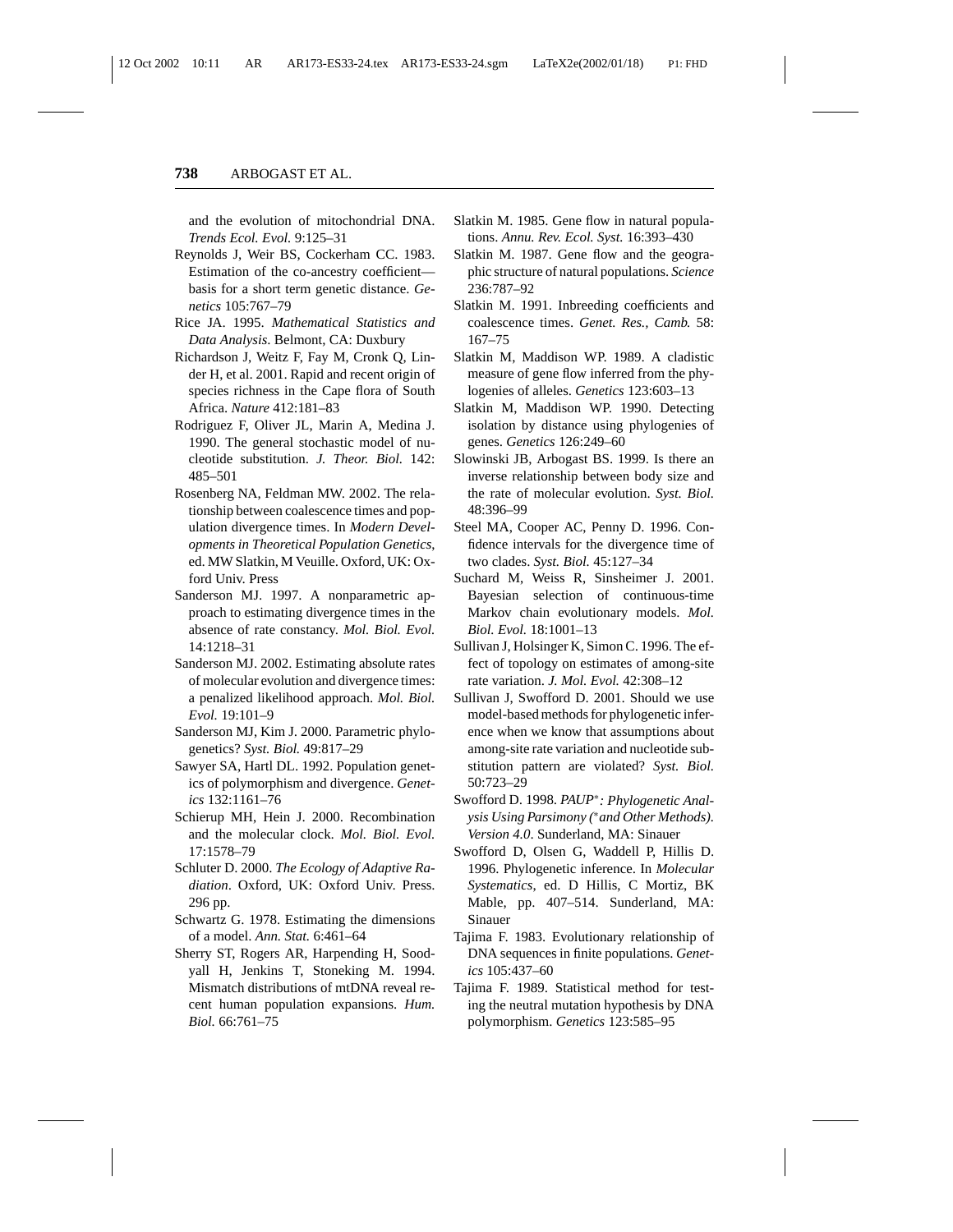- Takahata N. 1986. An attempt to estimate the effective size of the ancestral species common to two extant species from which homologous genes are sequenced. *Genet. Res. Camb.* 48:187–90
- Takahata N. 1987. On the overdispersed molecular clock. *Genetics* 116:169–79
- Takahata N. 1989. Gene genealogy in three related populations: consistency probability between gene and population trees. *Genetics* 122:957–66
- Takahata N. 1990. A simple genealogical structure of strongly balanced allelic lines and trans-species polymorphism. *Proc. Natl. Acad. Sci. USA* 87:2419–23
- Takahata N, Nei M. 1985. Gene genealogy and variance of interpopulational nucleotide differences. *Genetics* 110:325–44
- Takahata N, Nei M. 1990. Allelic genealogy under overdominant and frequencydependent selection and polymorphism of major histocompatibility complex loci. *Genetics* 124:967–78
- Takahata N, Satta Y. 1997. Evolution of the primate lineage leading to modern humans: phylogenetic and demographic inferences from DNA sequences. *Proc. Natl. Acad. Sci. USA* 94:4811–15
- Takahata N, Satta Y, Klein J. 1995. Divergence time and population size in the lineage leading to modern humans. *Theor. Pop. Biol.* 48:198–221
- Takezaki N, Rzhetsky A, Nei M. 1995. Phylogenetic test of the molecular clock and linearized trees. *Mol. Biol. Evol.* 12:823– 33
- Tavaré S. 1984. Lines-of-descent and genealogical processes, and their application in population genetic models. *Theoret. Pop. Biol.* 26:119–64
- Templeton AR. 1998. Nested clade analysis of phylogeographic data: testing hypotheses about gene flow and population history. *Mol. Ecol.* 7:381–97
- Templeton AR, Routman E, Phillips C. 1995. Separating population structure from population history: a cladistic analysis of the geographical distribution of mitochondrial

DNA haplotypes in the tiger salamander. *Ambystoma tigrinum*. *Genetics* 140:767–82

- The International SNP Map Working Group. 2001. A map of human genome sequence variation containing 1.42 million single nucleotide polymorphisms. *Nature* 409:928–33
- Thorne J, Kishino H, Painter I. 1998. Estimating the rate of evolution of the rate of molecular evolution. *Mol. Biol. Evol.* 15:1647–57
- Ting C-T, Tsaur S-C, Wu C-I. 2000. The phylogeny of closely related species as revealed by the genealogy of a speciation gene. *Odysseus. Proc. Natl. Acad. Sci. USA* 97: 5313–16
- Tsaur S, Ting CT, Wu C-I. 1998. Positive selection driving the evolution of a gene of male reproduction, ACP26Aa of *Drosophila*: II. Divergence vs. polymorphism. *Mol. Biol. Evol.* 15:1040–46
- Underhill P, Shen P, Lin A, Jin L, Passarino G, et al. 2000. Y chromosome sequence variation and the history of human populations. *Nat. Genet.* 26:358–61
- Uzzell T, Corbin KW. 1971. Fitting discrete probability distributions to evolutionary events. *Science* 172:1089–96
- Vawter L, Brown WM. 1986. Nuclear and mitochondrial DNA comparisons reveal extreme rate variation in the molecular clock. *Science* 234:194–96
- Voelker G. 1999. Dispersal, vicariance, and clocks: historical biogeography and speciation in a cosmopolitan passerine genus (*Anthus*: motacillidae). *Evolution* 53:1536–52
- Wakeley J. 1996a. Distinguishing migration from isolation using the variance of pairwise differences. *Theoret. Pop. Biol.* 49:369–86
- Wakeley J. 1996b. Pairwise differences under a general model of population subdivision. *J. Genet.* 75:81–89
- Wakeley J. 1996c. The variance of pairwise nucleotide differences in two populations with migration. *Theoret. Pop. Biol.* 49:39–57
- Wakeley J. 1998. Segregating sites in Wright's island model. *Theoret. Pop. Biol.* 53:166–75
- Wakeley J. 2000. The effects of population subdivision on the genetic divergence of populations and species. *Evolution* 54:1092–101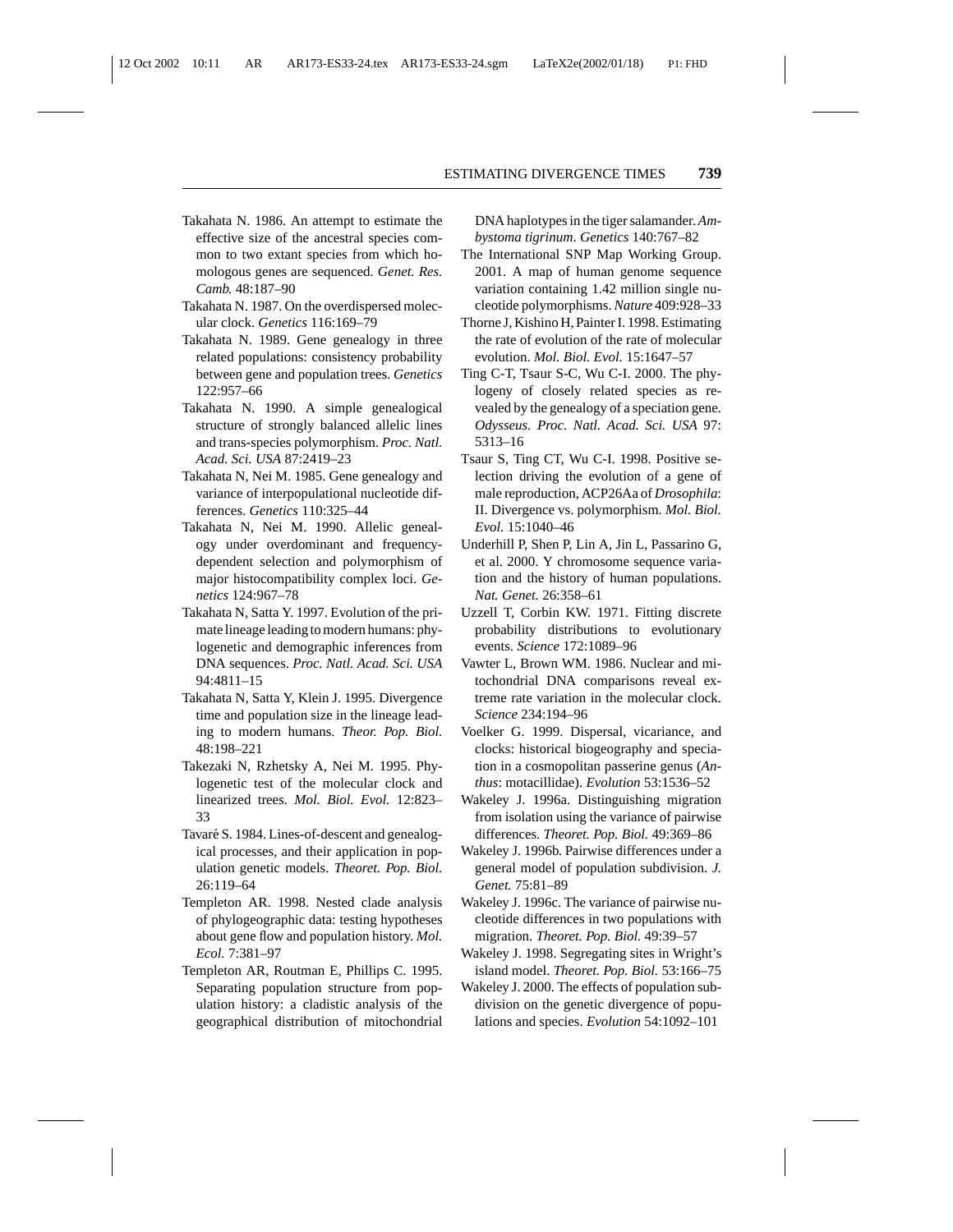- Wakeley J. 2001a. The coalescent in an island model of population subdivision with variation among demes. *Theoret. Pop. Biol.* 59:133–44
- Wakeley J. 2001b. The effects of subdivision on the genetic divergence of populations and species. *Evolution* 54:1092–101
- Wakeley J, Hey J. 1997. Estimating ancestral population parameters. *Genetics* 145:847– 55
- Wakeley J, Hey J. 1998. Testing speciation models with DNA sequence data. In *Molecular Approaches to Ecology and Evolution*, ed. B Schierwater, R DeSalle, pp. 157–75. Basel: Birkhauser-Verlag
- Wang D, Kumar S, Hedges S. 1999. Divergence time estimates for the early history of animal phyla and the origin of plants, animals and fungi. *Proc. R. Soc. London. Ser. B* 266:163– 71
- Wang R-L, Wakeley J, Hey J. 1997. Gene flow and natural selection in the origin of *Drosophila pseudoobscura* and close relatives. *Genetics* 147:1091–106
- Watterson GA. 1985a. Estimating species divergence times using multilocus data. In *Population Genetics and Molecular Evolution*, ed. T Ohta, K Aoki, pp. 163–83. Tokyo: Jpn. Sci. Soc.
- Watterson GA. 1985b. The genetic divergence of two populations. *Theoret. Pop. Biol.* 27:298–317
- Wilkins JF, Wakeley J. 2002. The coalescent in a continuous, finite, linear population. *Genetics* 161:873–88
- Wilson AC, Cann RL, Carr SM, George M, Gyllensten UB, et al. 1985. Mitochondrial DNA and two perspectives on evolutionary genetics. *Biol. J. Linnaean Soc.* 26:375–400
- Wilson AC, Ochman H, Prager EM. 1987. Molecular time scale for evolution. *Trends Genet.* 3:241–47
- Wiuf C, Hein J. 1997. On the number of ancestors to a DNA sequence. *Genetics* 147:1459– 68
- Wright S. 1931. Evolution in Mendelian populations. *Genetics* 16:97–159
- Wright S. 1943. Isolation by distance. *Genetics* 28:114–38
- Wright S. 1951. The genetical structure of populations. *Ann. Eugenics* 15:323–54
- Wyckoff GJ, Wang W, Wu C-I. 2000. Rapid evolution of male reproductive genes in the descent of man. *Nature* 403:304–9
- Yang Z. 1993. Maximum likelihood estimation of phylogeny from DNA sequences when substitution rates differ over sites. *Mol. Biol. Evol.* 10:1396–401
- Yang Z. 1994. Maximum likelihood phylogenetic estimation from DNA sequences with variable rates over sites: approximate methods. *J. Mol. Evol.* 39:306–14
- Yang Z. 1997. On the estimation of ancestral population sizes of modern humans. *Genet. Res.* 69:111–16
- Yang Z, Goldman N, Friday A. 1994. Comparison of models for nucleotide substitution used in maximum-likelihood phylogenetic estimation. *Mol. Biol. Evol.* 11:316–24
- Yoder A, Yang Z. 2000. Estimation of primate speciation dates using local molecular clocks. *Mol. Biol. Evol.* 17:1081–90
- Zhivotovsky LA. 2001. Estimating divergence time with the use of microsatellite genetic distances: impacts of population growth and gene flow. *Mol. Biol. Evol.* 18:700–9
- Zink RM. 1997. Phylogeographic studies of North American birds. In *Avian Molecular Evolution and Systematics*, ed. DP Mindell, pp. 301–24. San Diego, CA: Academic
- Zuckerkandl E, Pauling L. 1965. Evolutionary divergence and convergence in proteins. In *Evolving Genes and Proteins*, ed. V Bryson, HJ Vogel. New York: Academic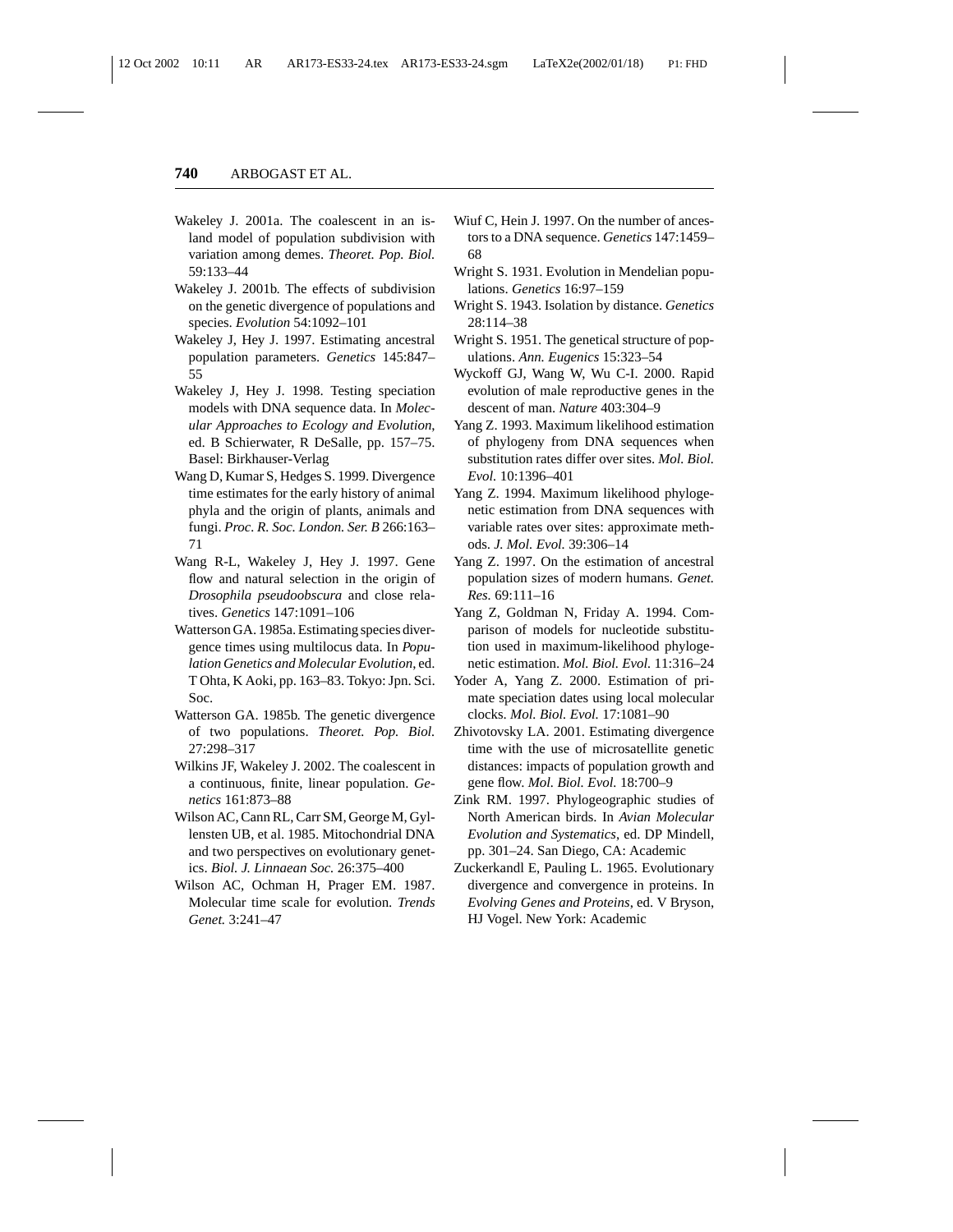

**Figure 1** Comparison of patterns of accumulation of mtDNA sequence divergence in primates over time under the 2% per My mtDNA clock (*A*) (Brown et al. 1979, 1982) and the best-fit gamma-HKY85 model (*B*) (4). In all cases, the rate at which the observable (uncorrected) number of substitutions accumulates will decrease over time due to saturation (red curves). However, the two models predict the shape of this curve to be different. This comparison suggests that use of undercorrected distances (or branch lengths) will produce a phenomenon wherein estimated dates of divergence are systematically biased toward the calibration point (*C*), i.e., dates of divergence that are truly more recent than the calibration point will tend to be overestimated and those truly older than the calibration point will tend to be underestimated.